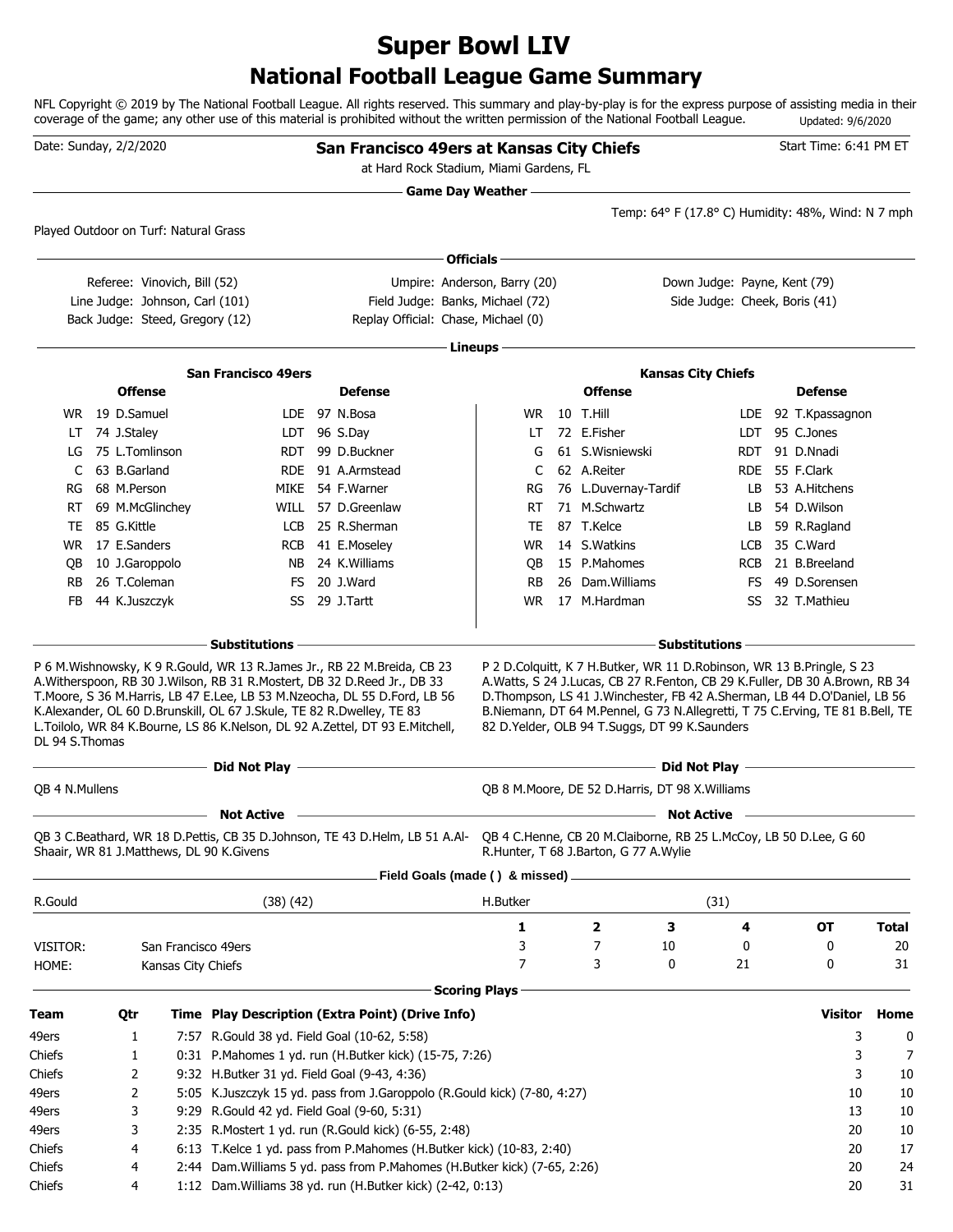## **National Football League Game Summary Super Bowl LIV**

NFL Copyright © 2019 by The National Football League. All rights reserved. This summary and play-by-play is for the express purpose of assisting media in their coverage of the game; any other use of this material is prohibited without the written permission of the National Football League. Updated: 9/6/2020

Paid Attendance: 62,417 Time: 3:29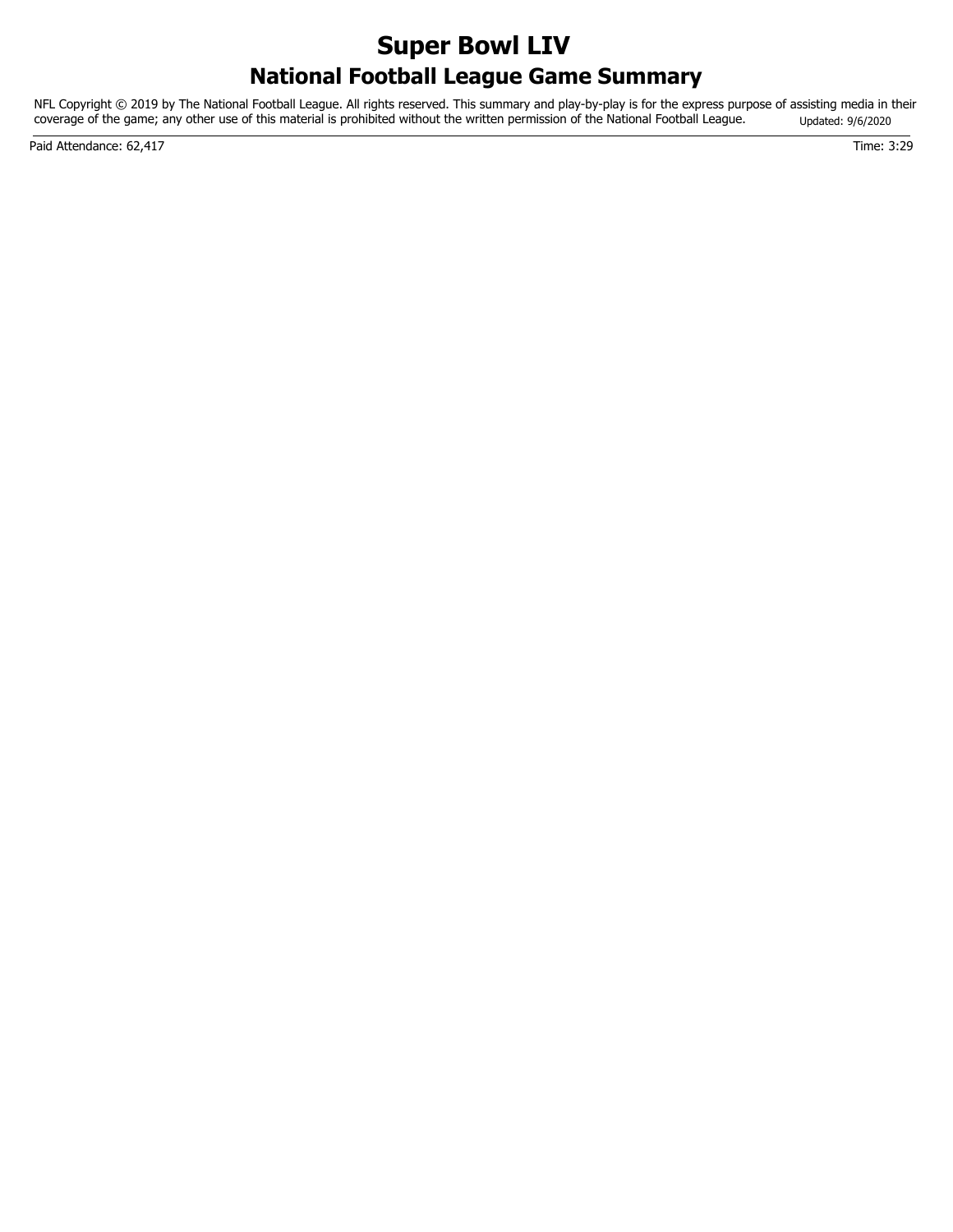# **Final Individual Statistics**

|                            |                | <b>San Francisco 49ers</b> |                |                |                 |                |                    |                     |    |                        | <b>Kansas City Chiefs</b> |                |              |            |                |                 |                |  |
|----------------------------|----------------|----------------------------|----------------|----------------|-----------------|----------------|--------------------|---------------------|----|------------------------|---------------------------|----------------|--------------|------------|----------------|-----------------|----------------|--|
| <b>RUSHING</b>             |                |                            | <b>ATT</b>     | <b>YDS</b>     | <b>AVG</b>      | LG             | <b>TD</b>          | <b>RUSHING</b>      |    |                        |                           |                | <b>ATT</b>   | <b>YDS</b> | <b>AVG</b>     | LG              | TD             |  |
| R.Mostert                  |                |                            | 12             | 58             | 4.8             | 17             | 1                  | Dam. Williams       |    |                        |                           |                | 17           | 104        | 6.1            | 38              | 1              |  |
| D.Samuel                   |                |                            | 3              | 53             | 17.7            | 32             | 0                  | P.Mahomes           |    |                        |                           |                | 9            | 29         | 3.2            | 13              | 1              |  |
| T.Coleman                  |                |                            | 5              | 28             | 5.6             | 17             | 0                  | T.Kelce             |    |                        |                           |                | 1            | 2          | 2.0            | 2               | 0              |  |
| J.Garoppolo                |                |                            | $\overline{2}$ | 2              | 1.0             | 3              | 0                  | D.Thompson          |    |                        |                           |                | 1            | 0          | 0.0            | 0               | 0              |  |
|                            |                |                            |                |                |                 |                |                    | M.Hardman           |    |                        |                           |                | 1            | -6         | $-6.0$         | -6              | 0              |  |
| Total                      |                |                            | 22             | 141            | 6.4             | 32             | 1                  | Total               |    |                        |                           |                | 29           | 129        | 4.4            | 38              | $\overline{2}$ |  |
| <b>PASSING</b>             | <b>ATT</b>     | <b>CMP</b>                 | <b>YDS</b>     | SK/YD TD       | LG              | <b>IN</b>      | <b>RT</b>          | <b>PASSING</b>      |    |                        | ATT                       | <b>CMP</b>     | <b>YDS</b>   | SK/YD      | TD             | <b>IN</b><br>LG | <b>RT</b>      |  |
| J.Garoppolo                | 31             | 20                         | 219            | 1/9            | 1<br>26         | 2              | 69.2               | P.Mahomes           |    |                        | 42                        | 26             | 286          | 4/18       | 2              | 44<br>2         | 78.1           |  |
| <b>Total</b>               | 31             | 20                         | 219            | 1/9            | 26<br>1         | 2              | 69.2               | Total               |    |                        | 42                        | 26             | 286          | 4/18       | 2              | 44<br>2         | 78.1           |  |
| <b>PASS RECEIVING</b>      |                | <b>TAR</b>                 | <b>REC</b>     | <b>YDS</b>     | <b>AVG</b>      | LG             | TD                 |                     |    | <b>PASS RECEIVING</b>  |                           | <b>TAR</b>     | <b>REC</b>   | <b>YDS</b> | <b>AVG</b>     | LG              | <b>TD</b>      |  |
| D.Samuel                   |                | 9                          | 5              | 39             | 7.8             | 16             | 0                  | T.Hill              |    |                        |                           | 16             | 9            | 105        | 11.7           | 44              | 0              |  |
| G.Kittle                   |                | 7                          | 4              | 36             | 9.0             | 12             | 0                  | T.Kelce             |    |                        |                           | 6              | 6            | 43         | 7.2            | 11              | $\mathbf{1}$   |  |
| K.Juszczyk                 |                | 3                          | 3              | 39             | 13.0            | 15             | 1                  | S. Watkins          |    |                        |                           | 6              | 5            | 98         | 19.6           | 38              | 0              |  |
| E.Sanders                  |                | 5                          | 3              | 38             | 12.7            | 18             | 0                  | Dam. Williams       |    |                        |                           | 8              | 4            | 29         | 7.3            | 13              | 1              |  |
| K.Bourne                   |                | 4                          | 2              | 42             | 21.0            | 26             | 0                  | <b>B.Bell</b>       |    |                        |                           | 1              | 1            | 9          | 9.0            | 9               | 0              |  |
| J.Wilson                   |                | 1                          | 1              | 20             | 20.0            | 20             | 0                  | M.Hardman           |    |                        |                           | 1              | 1            | 2          | 2.0            | 2               | 0              |  |
| T.Coleman                  |                | 1                          | 1              | 3              | 3.0             | 3              | 0                  | D.Thompson          |    |                        |                           | $\mathbf{1}$   | 0            | 0          | 0.0            | 0               | 0              |  |
| R.Mostert                  |                | 1                          | 1              | $\overline{2}$ | 2.0             | 2              | 0                  |                     |    |                        |                           |                |              |            |                |                 |                |  |
| Total                      |                | 31                         | 20             | 219            | 11.0            | 26             | 1                  | Total               |    |                        |                           | 39             | 26           | 286        | 11.0           | 44              | 2              |  |
| <b>INTERCEPTIONS</b>       |                |                            | <b>NO</b>      | <b>YDS</b>     | <b>AVG</b>      | LG             | TD                 |                     |    | <b>INTERCEPTIONS</b>   |                           |                | <b>NO</b>    | <b>YDS</b> | <b>AVG</b>     | LG              | <b>TD</b>      |  |
| T.Moore                    |                |                            | 1              | 7              | 7.0             | 7              | 0                  | <b>B.</b> Breeland  |    |                        |                           |                | 1            | 1          | 1.0            | 1               | 0              |  |
| F.Warner                   |                |                            | 1              | 3              | 3.0             | 3              | 0                  | K.Fuller            |    |                        |                           |                | 1            | 0          | 0.0            | 0               | 0              |  |
| Total                      |                |                            | 2              | 10             | 5.0             | $\overline{7}$ | 0                  | Total               |    |                        |                           |                | 2            | 1          | 0.5            | 1               | 0              |  |
| <b>PUNTING</b>             | NO             | <b>YDS</b>                 | <b>AVG</b>     | <b>NET</b>     | ΤВ              | <b>IN20</b>    | LG                 | <b>PUNTING</b>      |    |                        | NO                        | <b>YDS</b>     | <b>AVG</b>   | NET        | TΒ             | <b>IN20</b>     | LG             |  |
| M.Wishnowsky               | 2              | 86                         | 43.0           | 43.0           | 0               | 1              | 46                 | D.Colquitt          |    |                        | 2                         | 100            | 50.0         | 40.0       | 1              | 1               | 51             |  |
| Total                      | $\overline{2}$ | 86                         | 43.0           | 43.0           | 0               | 1              | 46                 | Total               |    |                        | 2                         | 100            | 50.0         | 40.0       | 1              | 1               | 51             |  |
| <b>PUNT RETURNS</b>        |                | <b>NO</b>                  | <b>YDS</b>     | <b>AVG</b>     | <b>FC</b>       | LG             | TD                 | <b>PUNT RETURNS</b> |    |                        |                           | <b>NO</b>      | <b>YDS</b>   | <b>AVG</b> | FC             | LG              | <b>TD</b>      |  |
| R.James Jr.                |                | 1                          | $\mathbf 0$    | 0.0            | 0               | 0              | 0                  | M.Hardman           |    |                        |                           | 0              | 0            | 0.0        | $\overline{2}$ | $\mathbf 0$     | 0              |  |
| [TOUCHBACK]                |                | 1                          | 0              | 0.0            | 0               | 0              | 0                  |                     |    |                        |                           |                |              |            |                |                 |                |  |
| Total                      |                | 1                          | 0              | 0.0            | 0               | 0              | 0                  | Total               |    |                        |                           | 0              | 0            | 0.0        | 2              | 0               | 0              |  |
| <b>KICKOFF RETURNS</b>     |                | NO                         | <b>YDS</b>     | <b>AVG</b>     | <b>FC</b>       | LG             | TD                 |                     |    | <b>KICKOFF RETURNS</b> |                           | NO             | <b>YDS</b>   | <b>AVG</b> | FC             | LG              | <b>TD</b>      |  |
| R.James Jr.                |                | 4                          | 61             | 15.3           | 0               | 19             | 0                  | M.Hardman           |    |                        |                           | 3              | 58           | 19.3       | 0              | 29              | 0              |  |
| [TOUCHBACK]                |                | $\overline{2}$             | $\mathbf 0$    | 0.0            | 0               | 0              | 0                  | [TOUCHBACK]         |    |                        |                           | $\overline{2}$ | 0            | 0.0        | 0              | 0               | 0              |  |
| Total                      |                | 4                          | 61             | 15.3           | 0               | 19             | 0                  | Total               |    |                        |                           | 3              | 58           | 19.3       | 0              | 29              | 0              |  |
| <b>San Francisco 49ers</b> |                |                            |                |                |                 |                |                    |                     |    |                        |                           |                |              |            |                |                 |                |  |
| <b>FUMBLES</b>             |                |                            |                |                | <b>FUM LOST</b> |                | <b>OWN-REC YDS</b> |                     | TD | <b>FORCED</b>          |                           | <b>OPP-REC</b> | <b>YDS</b>   | TD         | <b>OUT-BDS</b> |                 |                |  |
| R.James Jr.                |                |                            |                | 1              | 0               |                | 1                  | 0                   | 0  | 0                      |                           | 0              | 0            | 0          |                | 0               |                |  |
| N.Bosa                     |                |                            |                | 0              | 0               |                | 0                  | 0                   | 0  | 1                      |                           | 0              | 0            | 0          |                | 0               |                |  |
| R.Sherman                  |                |                            |                | 0              | 0               |                | 0                  | 0                   | 0  | 1                      |                           | 0              | 0            | 0          |                | 0               |                |  |
| J.Ward                     |                |                            |                | 0              | 0               |                | 0                  | 0                   | 0  | 1                      |                           | 0              | 0            | 0          |                | 0               |                |  |
| Total                      |                |                            |                | $\mathbf{1}$   | 0               |                | $\mathbf{1}$       | $\mathbf 0$         | 0  | 3                      |                           | 0              | $\Omega$     | 0          |                | 0               |                |  |
| <b>Kansas City Chiefs</b>  |                |                            |                |                |                 |                |                    |                     |    |                        |                           |                |              |            |                |                 |                |  |
| <b>FUMBLES</b>             |                |                            |                |                | FUM LOST        |                | <b>OWN-REC YDS</b> |                     | TD | <b>FORCED</b>          |                           | <b>OPP-REC</b> | <b>YDS</b>   | TD         | <b>OUT-BDS</b> |                 |                |  |
| P.Mahomes                  |                |                            |                | $\mathsf{2}\,$ | 0               |                | $\mathbf{1}$       | 0                   | 0  | 0                      |                           | $\mathbf{0}$   | $\mathbf{0}$ | 0          |                | 1               |                |  |
| Dam.Williams               |                |                            |                | 1              | 0               |                | 0                  | 0                   | 0  | 0                      |                           | 0              | 0            | 0          |                | $\mathbf{1}$    |                |  |
| Total                      |                |                            |                | 3              | 0               |                | $\mathbf{1}$       | 0                   | 0  | 0                      |                           | 0              | $\mathbf{0}$ | 0          |                | $\overline{2}$  |                |  |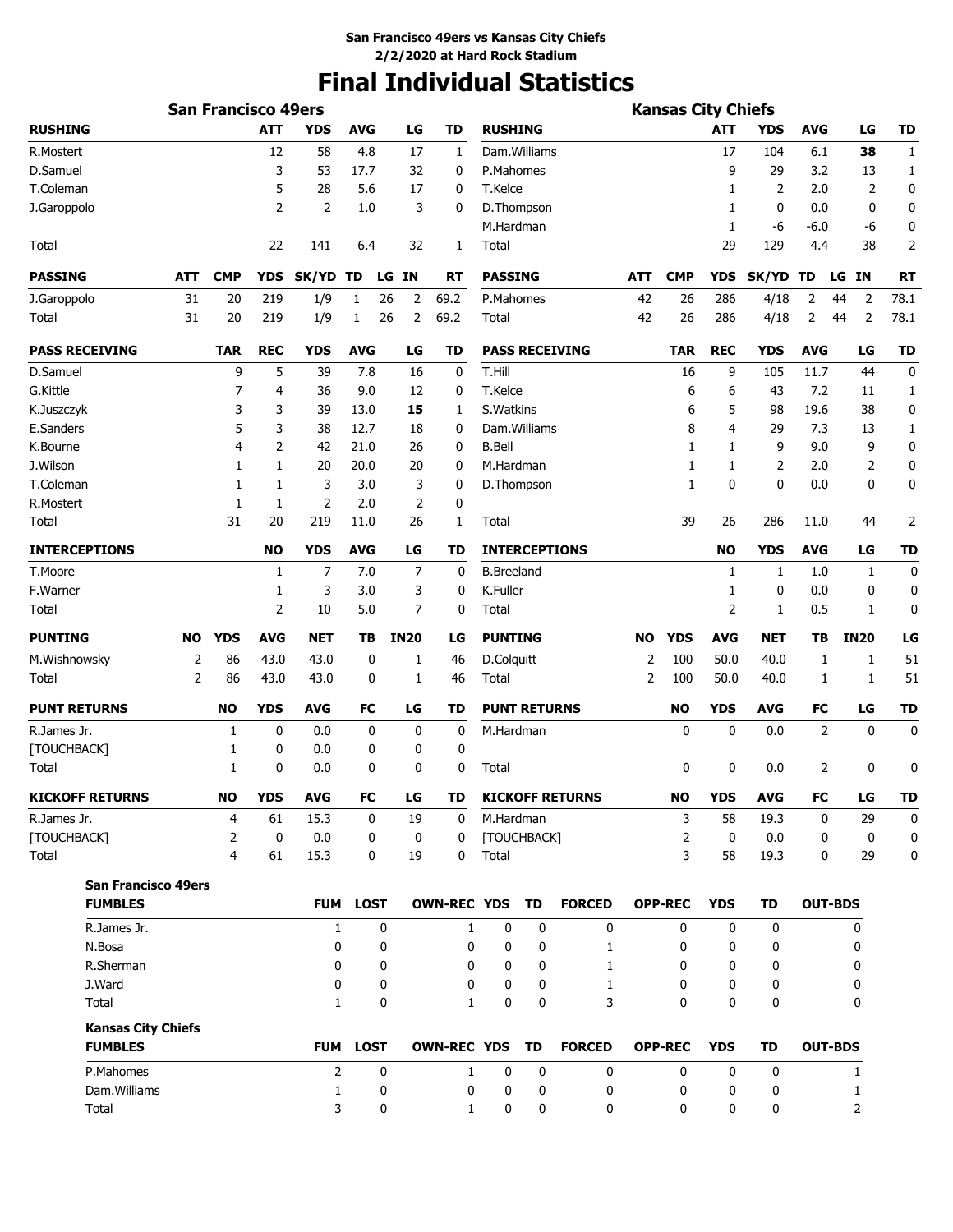# **Final Team Statistics**

|                                                      | <b>Visitor</b> | Home          |
|------------------------------------------------------|----------------|---------------|
|                                                      | 49ers          | <b>Chiefs</b> |
| <b>TOTAL FIRST DOWNS</b>                             | 21             | 26            |
| By Rushing                                           | 8              | 12            |
| By Passing                                           | 13             | 13            |
| By Penalty                                           | 0              | $\mathbf{1}$  |
| THIRD DOWN EFFICIENCY                                | $3 - 8 - 38%$  | 6-14-43%      |
| <b>FOURTH DOWN EFFICIENCY</b>                        | $0 - 1 - 0%$   | 2-3-67%       |
| <b>TOTAL NET YARDS</b>                               | 351            | 397           |
| Total Offensive Plays (inc. times thrown passing)    | 54             | 75            |
| Average gain per offensive play                      | 6.5            | 5.3           |
| <b>NET YARDS RUSHING</b>                             | 141            | 129           |
| <b>Total Rushing Plays</b>                           | 22             | 29            |
| Average gain per rushing play                        | 6.4            | 4.4           |
| Tackles for a loss-number and yards                  | $1 - 1$        | $1 - 6$       |
| <b>NET YARDS PASSING</b>                             | 210            | 268           |
| Times thrown - yards lost attempting to pass         | $1 - 9$        | $4 - 18$      |
| Gross yards passing                                  | 219            | 286           |
| <b>PASS ATTEMPTS-COMPLETIONS-HAD INTERCEPTED</b>     | $31 - 20 - 2$  | $42 - 26 - 2$ |
| Avg gain per pass play (inc.# thrown passing)        | 6.6            | 5.8           |
| <b>KICKOFFS Number-In End Zone-Touchbacks</b>        | $5 - 3 - 2$    | $6 - 3 - 2$   |
| <b>PUNTS Number and Average</b>                      | $2 - 43.0$     | $2 - 50.0$    |
| <b>Had Blocked</b>                                   | 0              | $\mathbf 0$   |
| <b>FGs - PATs Had Blocked</b>                        | $0 - 0$        | $0 - 0$       |
| <b>Net Punting Average</b>                           | 43.0           | 40.0          |
| <b>TOTAL RETURN YARDAGE (Not Including Kickoffs)</b> | 10             | -1            |
| No. and Yards Punt Returns                           | $1 - 0$        | $0 - 0$       |
| No. and Yards Kickoff Returns                        | $4 - 61$       | $3 - 58$      |
| No. and Yards Interception Returns                   | $2 - 10$       | $2 - 1$       |
| <b>PENALTIES Number and Yards</b>                    | $5 - 45$       | 4-24          |
| <b>FUMBLES Number and Lost</b>                       | $1 - 0$        | $3 - 0$       |
| <b>TOUCHDOWNS</b>                                    | 2              | 4             |
| Rushing                                              | 1              | 2             |
| Passing                                              | 1              | 2             |
| <b>EXTRA POINTS Made-Attempts</b>                    | $2 - 2$        | $4 - 4$       |
| Kicking Made-Attempts                                | $2 - 2$        | $4 - 4$       |
| <b>FIELD GOALS Made-Attempts</b>                     | $2 - 2$        | $1 - 1$       |
| <b>RED ZONE EFFICIENCY</b>                           | 2-2-100%       | 3-4-75%       |
| <b>GOAL TO GO EFFICIENCY</b>                         | 1-1-100%       | 3-3-100%      |
| <b>SAFETIES</b>                                      | 0              | 0             |
| <b>FINAL SCORE</b>                                   | 20             | 31            |
| TIME OF POSSESSION                                   | 26:47          | 33:13         |
|                                                      |                |               |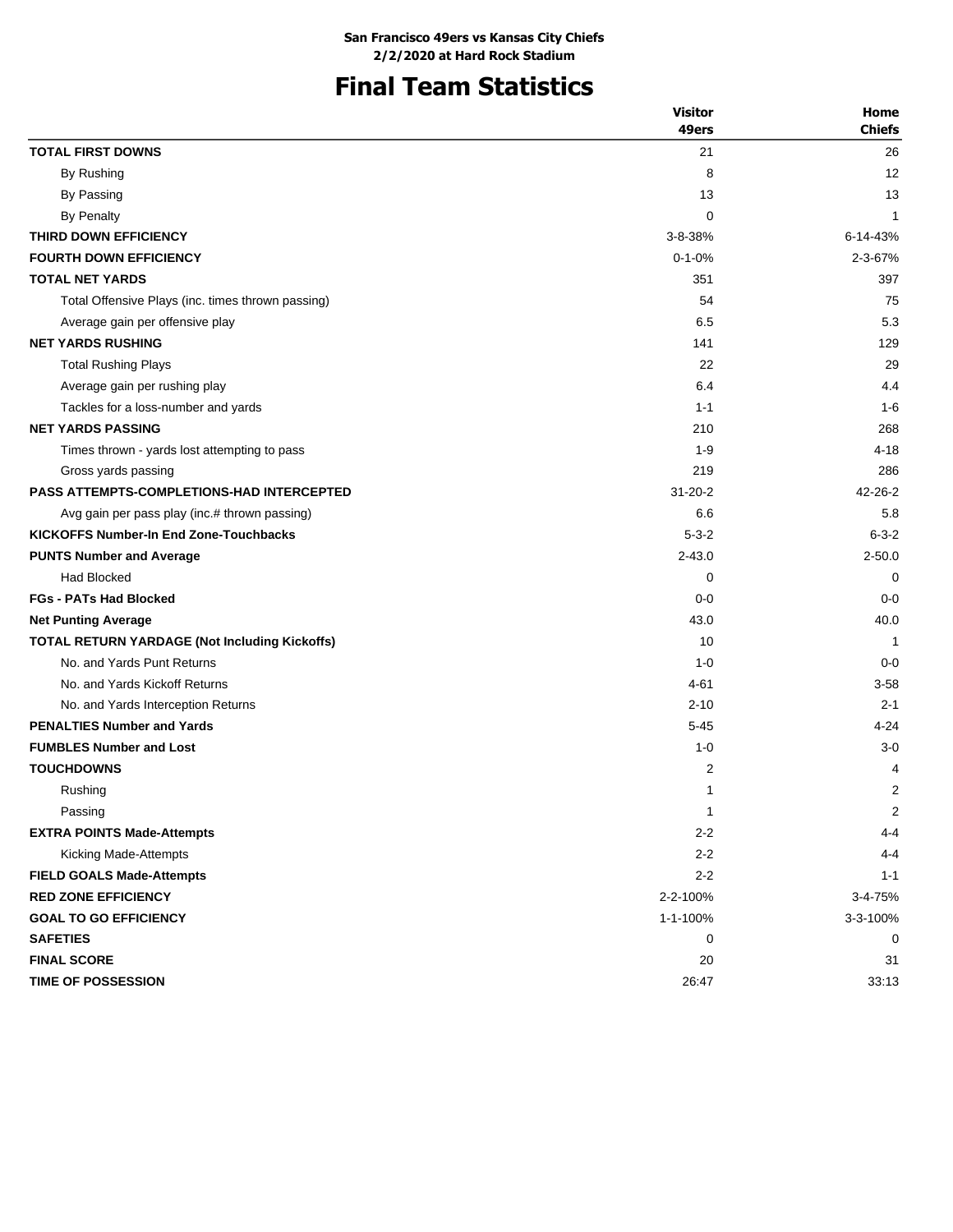## **Ball Possession And Drive Chart**

#### **San Francisco 49ers**

| #  | Time<br>Recd | Time<br>Lost | <b>Time How Ball</b><br><b>Poss Obtained</b> | <b>Drive</b><br>Began | #<br><b>Play</b> | Yds<br>Gain | Yds<br>Pen | Net<br>Yds | 1st<br>Down    | Last<br>Scrm | <b>How Given</b><br>Up |
|----|--------------|--------------|----------------------------------------------|-----------------------|------------------|-------------|------------|------------|----------------|--------------|------------------------|
|    | 13:55        | 7:57         | 5:58 Punt                                    | SF 18                 | 10               | 57          | 5          | 62         | 3              | <b>KC 20</b> | Field Goal             |
|    | 0:31         | 14:08        | 1:23 Kickoff                                 | <b>SF 25</b>          | 3                | 16          | 0          | 16         |                | SF 41        | Interception           |
| 3  | 9:32         | 5:05         | 4:27 Kickoff                                 | SF 20                 |                  | 80          | 0          | 80         | 6              | * KC 15      | Touchdown              |
| 4  | 0:59         | 0:00         | 0:59 Punt                                    | SF 20                 | 4                | 24          | $-10$      | 14         |                | SF 35        | End of Half            |
| 5  | 15:00        | 9:29         | 5:31 Kickoff                                 | SF 16                 | 9                | 60          | 0          | 60         | 3              | KC 24        | Field Goal             |
| 6  | 5:23         | 2:35         | 2:48 Interception                            | SF 45                 | 6                | 55          | $\Omega$   | 55         | 4              | $*$ KC 1     | Touchdown              |
| 7  | 11:57        | 8:53         | 3:04 Interception                            | SF 20                 | 5.               | 22          | -5         | 17         |                | SF 37        | Punt                   |
| 8  | 6:13         | 5:10         | 1:03 Kickoff                                 | SF 20                 |                  |             | 0          | 5          | 0              | SF 25        | Punt                   |
| 9  | 2:44         | 1:25         | 1:19 Kickoff                                 | SF 15                 |                  | 32          | -5         | 27         | $\overline{2}$ | <b>KC 49</b> | Downs                  |
| 10 | 1:12         | 0:57         | $0:15$ Kickoff                               | SF 25                 |                  |             | 0          | 0          | 0              | <b>SF 25</b> | Interception           |

#### (224) Average SF 22

**Time Recd Time Lost Time How Ball Poss Obtained Drive Began # Play Yds Pen Net Yds Yds Gain 1st Down Last Scrm How Given Up # Kansas City Chiefs** 1 15:00 13:55 1:05 Kickoff KC 26 3 7 0 7 0 KC 33 Punt 2 7:57 0:31 7:26 Kickoff KC 25 15 75 0 75 6 \* SF 1 Touchdown 3 14:08 9:32 4:36 Interception KC 44 9 43 0 43 2 \* SF 13 Field Goal 4 5:05 0:59 4:06 Kickoff KC 19 7 30 0 30 3 KC 49 Punt 5 9:29 5:23 4:06 Kickoff KC 9 7 30 0 30 2 KC 39 Interception 6 2:35 11:57 5:38 Kickoff KC 25 12 52 0 52 4 SF 23 Interception 7 8:53 6:13 2:40 Punt KC 17 10 68 15 83 5 \* SF 1 Touchdown 8 5:10 2:44 2:26 Punt KC 35 7 65 0 65 3 \* SF 5 Touchdown 9 1:25 1:12 0:13 Downs SF 42 2 42 0 42 1 SF 38 Touchdown 10 0:57 0:00 0:57 Interception KC 41 4 -15 0 -15 0 KC 26 Downs

(299) Average KC 30

#### **\* inside opponent's 20**

|                | <b>Time of Possession by Quarter</b>   | 1st  | 2nd              | 3rd  | 4th               | OТ | Total |
|----------------|----------------------------------------|------|------------------|------|-------------------|----|-------|
| <b>Visitor</b> | San Francisco 49ers                    | 6:29 | 6:18             | 8:19 | 5:41              |    | 26:47 |
| Home           | Kansas City Chiefs                     | 8:31 | 8:42             | 6:41 | 9:19              |    | 33:13 |
|                | <b>Kickoff Drive No.-Start Average</b> |      | 49ers: 6 - SF 20 |      | Chiefs: 5 - KC 21 |    |       |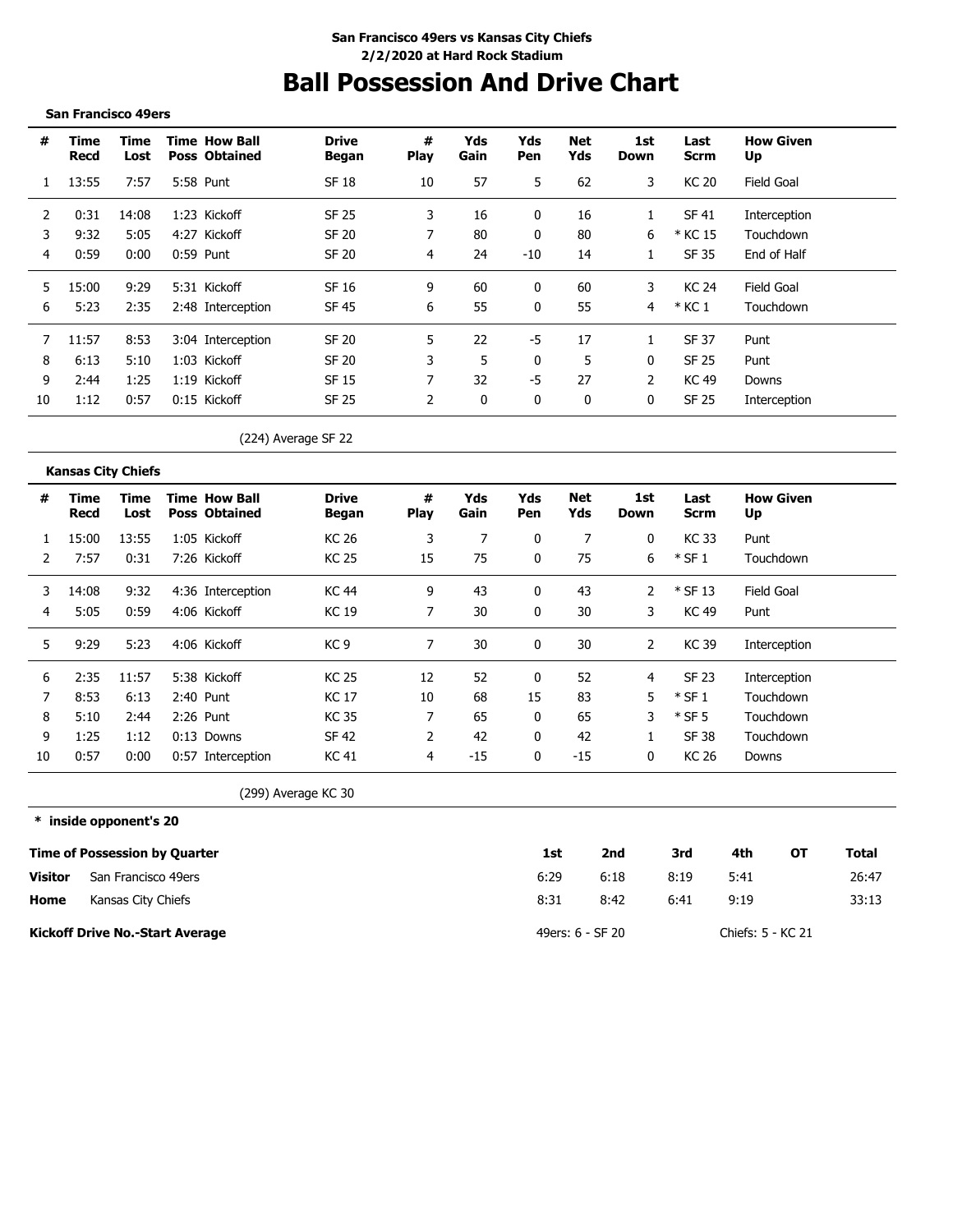# **Final Defensive Statistics**

| <b>San Francisco 49ers</b> |            |                |              |              | <b>Regular Defensive Plays</b> |            |              |              |           |              |           |            | <b>Special Teams</b> |    |           |              |            | <b>Misc</b> |    |           |
|----------------------------|------------|----------------|--------------|--------------|--------------------------------|------------|--------------|--------------|-----------|--------------|-----------|------------|----------------------|----|-----------|--------------|------------|-------------|----|-----------|
|                            | <b>TKL</b> | <b>AST</b>     | <b>COMB</b>  | <b>SK</b>    | / YDS                          | <b>TFL</b> | $\mathbf{o}$ | IN           | <b>PD</b> | FF           | <b>FR</b> | <b>TKL</b> | <b>AST</b>           | FF | <b>FR</b> | <b>BL</b>    | <b>TKL</b> | <b>AST</b>  | FF | <b>FR</b> |
| J.Ward                     | 8          | 2              | 10           | 0            | 0                              | 0          |              | 0            | 0         |              | 0         | 0          |                      | 0  | 0         | 0            | 0          | 0           | 0  | 0         |
| F.Warner                   |            | 2              |              | 0            | 0                              |            | 0            | -1           |           | 0            | 0         | 0          | 0                    | 0  | 0         | 0            | 0          | 0           | 0  | 0         |
| K.Williams                 |            |                | 6            | $\mathbf{0}$ | $\mathbf{0}$                   | 0          | 0            | 0            | 0         | 0            | 0         | 0          | 0                    | 0  | 0         | 0            | 0          | 0           | 0  | 0         |
| D.Buckner                  |            | 3              | 6            | 1.5          | 9.5                            | 1          | 3            | 0            | 0         | 0            | 0         | 0          | 0                    | 0  | 0         | 0            | 0          | 0           | 0  | 0         |
| J.Tartt                    | 5          | 0              | 5            | 1            | 1                              |            |              | 0            | 0         | 0            | 0         | 0          | 0                    | 0  | 0         | 0            | 0          | 0           | 0  | 0         |
| E.Moseley                  |            | 0              | 5            | 0            | 0                              | 0          |              | 0            | 1         | 0            | 0         | 0          | 0                    | 0  | 0         | 0            | 0          | 0           | 0  | 0         |
| N.Bosa                     |            | 2              | 5            |              | 7                              | 0          |              | 0            |           |              | 0         | 0          | 0                    | 0  | 0         | 0            | 0          | 0           | 0  | 0         |
| R.Sherman                  | 3          | 2              | 5            | 0            | 0                              | 0          | 0            | 0            | 0         |              | 0         | 0          | 0                    | 0  | 0         | 0            | 0          | 0           | 0  | 0         |
| D.Greenlaw                 |            | $\overline{2}$ | 4            | $\mathbf{0}$ | $\mathbf{0}$                   | 0          | 0            | $\mathbf 0$  | 0         | $\Omega$     | 0         | 0          | 0                    | 0  | 0         | $\Omega$     | 0          | 0           | 0  | 0         |
| A.Armstead                 |            |                | 3            | 0            | 0                              | 0          |              | 0            | 0         | 0            | 0         | 0          | 0                    | 0  | 0         | 0            | 0          | 0           | 0  | 0         |
| D.Ford                     |            |                | 2            | 0            | 0                              |            |              | 0            | 0         | 0            | 0         | 0          | 0                    | 0  | 0         | 0            | 0          | 0           | 0  | 0         |
| K.Alexander                |            | 0              | 1            | 0            | 0                              | 0          |              | 0            | 1         | 0            | 0         | 0          | 0                    | 0  | 0         | 0            | 0          | 0           | 0  | 0         |
| E.Mitchell                 | 0          | 1              | 1            | 0.5          | 0.5                            | 0          |              | $\mathbf 0$  | 0         | 0            | 0         | 0          | 0                    | 0  | 0         | 0            | 0          | 0           | 0  | 0         |
| S.Day                      |            |                |              | 0            | 0                              | 0          |              | 0            | 0         | 0            | 0         | 0          | 0                    | 0  | 0         | 0            | 0          | 0           | 0  | 0         |
| T.Moore                    |            | 0              | 0            | 0            | 0                              | 0          | 0            | 1            | 2         | 0            | 0         | 0          | 0                    | 0  | 0         | 0            | 0          | 0           | 0  | 0         |
| E.Lee                      | 0          | 0              | 0            | 0            | 0                              | 0          | 0            | 0            | 0         | 0            | 0         |            | 1                    | 0  | 0         | 0            | 0          | 0           | 0  | 0         |
| D.Reed Jr.                 | U          | $\mathbf{0}$   | $\mathbf{0}$ | $\mathbf{0}$ | $\mathbf{0}$                   | 0          | 0            | $\mathbf 0$  | 0         | $\mathbf{0}$ | 0         | 0          | $\mathbf{1}$         | 0  | 0         | $\mathbf{0}$ | 0          | 0           | 0  | 0         |
| A.Witherspoon              |            | 0              | 0            | 0            | 0                              | 0          | 0            | 0            | 0         | 0            | 0         | 0          |                      | 0  | 0         | 0            | 0          | 0           | 0  | 0         |
| R.James Jr.                |            | 0              | 0            | 0            | 0                              | 0          |              | 0            | 0         | 0            | 0         | 0          | 0                    |    |           | 0            | 0          | 0           | 0  | 0         |
| D.Samuel                   | 0          | 0              | 0            | 0            | 0                              | 0          | 0            | 0            | 0         | 0            | 0         | 0          | 0                    | 0  | 0         | 0            | 1          | 0           | 0  | 0         |
| Total                      | 43         | 18             | 61           | 4            | 18                             | 4          | 8            | $\mathbf{2}$ | 6         | з            | 0         | 1          | 4                    | 0  | 1         | 0            | 1          | 0           | 0  | 0         |

## **TKL = Tackle AST = Assist COMB = Combined QH=QB Hit IN = Interception PD = Pass Defense FF = Forced Fumble FR = Fumble Recovery**

| <b>Kansas City Chiefs</b> |            |            |                |              | <b>Regular Defensive Plays</b> |        |   |    |              |    |           |              | <b>Special Teams</b> |           |              |              |            | <b>Misc</b>  |              |              |
|---------------------------|------------|------------|----------------|--------------|--------------------------------|--------|---|----|--------------|----|-----------|--------------|----------------------|-----------|--------------|--------------|------------|--------------|--------------|--------------|
|                           | <b>TKL</b> | <b>AST</b> | <b>COMB</b>    | SK           | / YDS                          | TFL OH |   | ΙN | <b>PD</b>    | FF | <b>FR</b> | <b>TKL</b>   | <b>AST</b>           | <b>FF</b> | <b>FR</b>    | <b>BL</b>    | <b>TKL</b> | <b>AST</b>   | <b>FF</b>    | <b>FR</b>    |
| <b>B.</b> Breeland        | 6          |            | 7              | 0            | U                              |        | 0 |    |              | 0  | 0         | 0            | 0                    | 0         | 0            | 0            | 0          | U            | 0            | 0            |
| D.Sorensen                |            | 2          | 6              | 0            | 0                              | 0      | 0 | 0  | 0            | 0  | 0         | 0            | 0                    | 0         | 0            | 0            | 0          | 0            | 0            | 0            |
| T.Mathieu                 |            | 2          | 6              | 0            | 0                              | 0      | 0 | 0  | 0            | 0  | 0         | 0            | 0                    | 0         | 0            | 0            | 0          | 0            | 0            | 0            |
| K.Fuller                  | 3          | 1          | 4              | 0            | 0                              | 0      | 0 | 1  | 2            | 0  | 0         | 0            | 0                    | 0         | 0            | 0            | 0          | 0            | 0            | 0            |
| D.Nnadi                   | 3          | 1          | 4              | $\mathbf{0}$ | 0                              | 1      | 0 | 0  | 0            | 0  | 0         | $\mathbf{0}$ | 0                    | 0         | $\mathbf{0}$ | 0            | 0          | $\mathbf{0}$ | 0            | 0            |
| C.Ward                    |            |            | 4              | 0            | 0                              | 0      | 0 | 0  | 0            | 0  | 0         | 0            | 0                    | 0         | 0            | 0            | 0          | 0            | 0            | 0            |
| D.Wilson                  |            | 2          | 4              | 0            | 0                              | 0      | 0 | 0  | 0            | 0  | 0         | 0            | 0                    | 0         | 0            | 0            | 0          | 0            | 0            | 0            |
| A.Hitchens                |            | 3          | 4              | 0            | 0                              | 0      | 1 | 0  | 0            | 0  | 0         | 0            | 0                    | 0         | 0            | 0            | 0          | 0            | 0            | 0            |
| R.Ragland                 |            | 1          | 2              | $\mathbf{0}$ | 0                              | 0      | 0 | 0  | 0            | 0  | 0         | $\mathbf{0}$ | 0                    | 0         | 0            | 0            | 0          | 0            | 0            | 0            |
| T.Kpassagnon              |            |            | 2              | 0            | 0                              | 0      | 0 | 0  | 0            | 0  | 0         | 0            | 0                    | 0         | 0            | 0            | 0          | 0            |              | 0            |
| T.Suggs                   |            | 2          | $\overline{2}$ | 0            | 0                              | 0      |   | 0  | 0            | 0  | 0         | 0            | 0                    | 0         | 0            | 0            | 0          | 0            | 0            | 0            |
| F.Clark                   |            | 0          | 1              | 1            | 9                              | 1      | 2 | 0  | 0            | 0  | 0         | 0            | 0                    | 0         | 0            | 0            | 0          | 0            | 0            | 0            |
| K.Saunders                |            | 0          | $\mathbf{1}$   | $\mathbf{0}$ | $\mathbf 0$                    | 0      | 0 | 0  | 0            | 0  | 0         | 0            | 0                    | 0         | 0            | 0            | 0          | 0            | 0            | 0            |
| R.Fenton                  |            | 0          |                | 0            | 0                              | 0      | 0 | 0  | 0            | 0  | 0         | 0            | 0                    | 0         | 0            | 0            | 0          | 0            | ŋ            | 0            |
| <b>B.Niemann</b>          |            | 1          | 1              | 0            | 0                              | 0      |   | 0  | 0            | 0  | 0         | 1            | 0                    | 0         | 0            | 0            | 0          | 0            | 0            | 0            |
| M.Pennel                  | 0          | 1          | 1              | 0            | 0                              | 0      | 1 | 0  | 0            | 0  | 0         | 0            | 0                    | 0         | 0            | 0            | 0          | 0            | 0            | 0            |
| C.Jones                   | 0          | 1          | $\mathbf{1}$   | $\mathbf{0}$ | 0                              | 0      | 0 | 0  | 3            | 0  | 0         | $\mathbf{0}$ | 0                    | 0         | $\mathbf{0}$ | $\mathbf{0}$ | 0          | $\mathbf{0}$ | $\Omega$     | $\mathbf{0}$ |
| <b>B.Pringle</b>          |            | 0          | 0              | 0            | 0                              | 0      | 0 | 0  | 0            | 0  | 0         | 3            | 0                    | 0         | 0            | 0            | 0          |              | n            | 0            |
| D.O'Daniel                |            | 0          | 0              | 0            | 0                              | 0      | 0 | 0  | 0            | 0  | 0         | 1            | 0                    | 0         | 0            | 0            | 0          | 0            | 0            | 0            |
| T.Hill                    | 0          | 0          | 0              | 0            | 0                              | 0      | 0 | 0  | 0            | 0  | 0         | 0            | 0                    | 0         | 0            | 0            |            | 0            | 0            | 0            |
| S.Watkins                 | 0          | 0          | 0              | $\mathbf{0}$ | 0                              | 0      | 0 | 0  | $\mathbf{0}$ | 0  | 0         | 0            | 0                    | 0         | $\mathbf{0}$ | 0            |            | $\mathbf{0}$ | $\mathbf{0}$ | 0            |
| P.Mahomes                 |            | 0          | 0              | 0            | 0                              | 0      | 0 | 0  | 0            | 0  | 0         | 0            | 0                    | 0         | 0            | 0            | 0          |              |              |              |
| Total                     | 31         | 20         | 51             | 1            | 9                              |        |   |    | 6            | 0  | 0         | 5            | 0                    | Λ         | 0            | 0            | 2          | n            |              |              |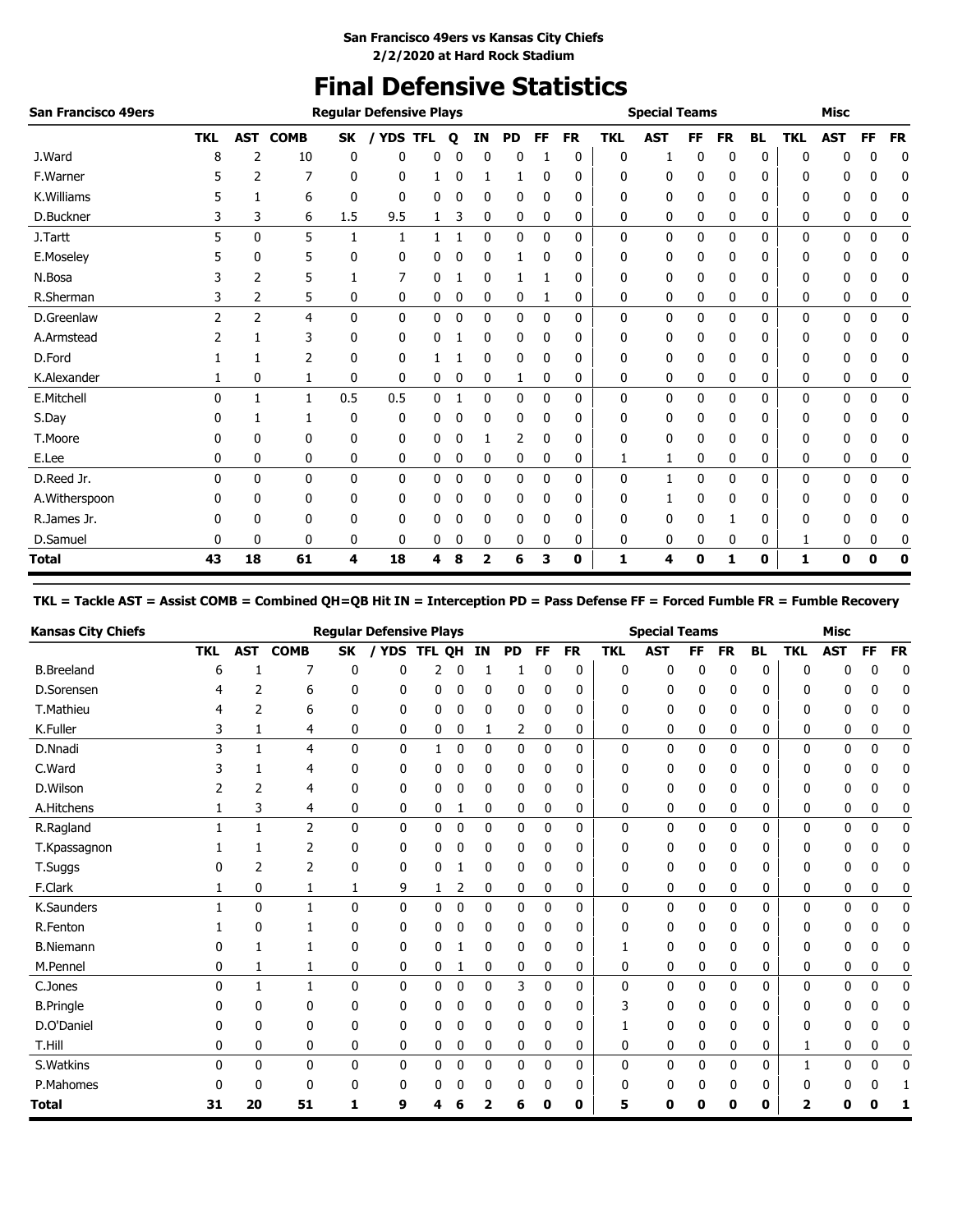## **San Francisco 49ers vs Kansas City Chiefs**

**2/2/2020 at Hard Rock Stadium**

# **First Half Summary**

| PERIOD SCORES<br>TIME OF POSSESSION<br>$3 \t7 = 10$<br>49ers<br>12:47<br>49ers                                                                                             |                    |                                 |
|----------------------------------------------------------------------------------------------------------------------------------------------------------------------------|--------------------|---------------------------------|
|                                                                                                                                                                            |                    |                                 |
|                                                                                                                                                                            |                    |                                 |
| $7 \t3 = 10$<br>Chiefs<br>17:13<br>Chiefs                                                                                                                                  |                    |                                 |
| <b>Scoring Plays -</b>                                                                                                                                                     |                    |                                 |
| Qtr<br>Time Play Description (Extra Point) (Drive Info)<br>Team                                                                                                            | <b>Visitor</b>     | Home                            |
| 49ers<br>7:57 R. Gould 38 yd. Field Goal (10-62, 5:58)<br>1                                                                                                                | 3                  | 0                               |
| Chiefs<br>1<br>0:31 P.Mahomes 1 yd. run (H.Butker kick) (15-75, 7:26)                                                                                                      | 3                  | 7                               |
| 9:32 H.Butker 31 yd. Field Goal (9-43, 4:36)<br>Chiefs<br>2                                                                                                                | 3                  | 10                              |
| 49ers<br>2<br>5:05 K.Juszczyk 15 yd. pass from J.Garoppolo (R.Gould kick) (7-80, 4:27)                                                                                     | 10                 | 10                              |
| San Francisco 49ers                                                                                                                                                        | Kansas City Chiefs |                                 |
| <b>TOTAL FIRST DOWNS</b><br>11                                                                                                                                             |                    | 11                              |
| $5 - 6 - 0$<br>First Downs Rushing-Passing-by Penalty                                                                                                                      |                    | $7 - 4 - 0$                     |
| THIRD DOWN EFFICIENCY<br>2-3-67%                                                                                                                                           |                    | $1 - 6 - 17%$                   |
| <b>TOTAL NET YARDS</b><br>177                                                                                                                                              |                    | 155                             |
| <b>Total Offensive Plays</b><br>23                                                                                                                                         |                    | 33                              |
| <b>NET YARDS RUSHING</b><br>88                                                                                                                                             |                    | 52                              |
| <b>NET YARDS PASSING</b><br>89                                                                                                                                             |                    | 103                             |
| <b>Gross Yards Passing</b><br>89                                                                                                                                           |                    | 104                             |
| $0 - 0$<br>Times thrown-yards lost attempting to pass                                                                                                                      |                    | $1 - 1$                         |
| Pass Attempts-Completions-Had Intercepted<br>$11 - 9 - 1$                                                                                                                  |                    | $18 - 12 - 0$                   |
| <b>Punts-Number and Average</b><br>$0 - 0$                                                                                                                                 |                    | $2 - 50$                        |
| <b>Penalties-Number and Yards</b><br>$2 - 15$                                                                                                                              |                    | $2 - 10$                        |
| <b>Fumbles-Number and Lost</b><br>$1 - 0$                                                                                                                                  |                    | $1 - 0$                         |
| <b>Red Zone Efficiency</b><br>1-1-100%                                                                                                                                     |                    | 1-2-50%                         |
| <b>Average Drive Start</b><br>SF 21                                                                                                                                        |                    | <b>KC 28</b>                    |
| <b>San Francisco 49ers</b><br><b>Kansas City Chiefs</b>                                                                                                                    |                    |                                 |
| <b>RUSHING</b><br><b>YDS</b><br><b>AVG</b><br>LG<br><b>RUSHING</b><br><b>YDS</b><br><b>AVG</b><br><b>ATT</b><br>TD<br>ATT                                                  |                    | LG<br>TD                        |
| D.Samuel<br>2<br>39<br>19.5<br>32<br>0<br>Dam. Williams<br>10<br>47<br>4.7                                                                                                 |                    | 14<br>$\mathbf 0$               |
| 5<br>5.2<br>R.Mostert<br>26<br>11<br>0<br>P.Mahomes<br>2<br>11<br>5.5                                                                                                      |                    | 10<br>1                         |
| T.Coleman<br>6.0<br>4<br>24<br>17<br>D.Thompson<br>1<br>0<br>0.0<br>0                                                                                                      |                    | 0<br>0                          |
| M.Hardman<br>J.Garoppolo<br>1<br>-1<br>$-1.0$<br>$-1$<br>0<br>1<br>-6<br>$-6.0$                                                                                            |                    | -6<br>0                         |
| 12<br>7.3<br>32<br>52<br>3.7<br>Total<br>88<br>0<br>Total<br>14                                                                                                            |                    | 14<br>1                         |
| <b>PASSING</b><br><b>PASSING</b><br>YDS SK/YD TD<br>ATT<br><b>CMP</b><br>YDS SK/YD TD LG IN<br>RT<br>ATT<br><b>CMP</b>                                                     | LG IN              | RT                              |
| 18<br>104<br>11<br>89<br>0/0<br>20<br>92.8<br>12<br>1/1<br>9<br>$\mathbf{1}$<br>$\mathbf{1}$<br>P.Mahomes<br>0<br>J.Garoppolo                                              | 28                 | 81.7<br>$\overline{\mathbf{0}}$ |
| 11<br>9<br>0/0<br>$\mathbf{1}$<br>20<br>$\mathbf{1}$<br>92.8<br>18<br>12<br>104<br>1/1<br>0<br>Total<br>89<br>Total                                                        | 28                 | 0<br>81.7                       |
| <b>PASS RECEIVING</b><br><b>TAR</b><br><b>REC</b><br><b>YDS</b><br><b>AVG</b><br>LG<br><b>PASS RECEIVING</b><br><b>TAR</b><br><b>REC</b><br><b>YDS</b><br><b>AVG</b><br>TD |                    | LG<br>TD                        |
| 5<br>T.Hill<br>5<br>D.Samuel<br>5.8<br>7.5<br>4<br>23<br>16<br>0<br>30<br>4                                                                                                |                    | 0<br>10                         |
| J.Wilson<br>S. Watkins<br>1<br>20.0<br>20<br>32<br>16.0<br>1<br>20<br>0<br>2<br>2                                                                                          |                    | 28<br>0                         |
| E.Sanders<br>18.0<br>T.Kelce<br>2<br>2<br>10.0<br>1<br>1<br>18<br>18<br>20<br>0                                                                                            |                    | 0<br>11                         |
| K.Juszczyk<br>15<br>15.0<br>Dam. Williams<br>6<br>2<br>5.5<br>$\mathbf{1}$<br>$\mathbf{1}$<br>15<br>11<br>1                                                                |                    | 10<br>0                         |

| R.Mostert                  |     |     |             | 2         | 2.0                                                    | $\mathbf{2}^{\prime}$ | 0            |              | M.Hardman  |              |              |             |            |    |              |              | 2   | 2.0          | 2        | 0  |
|----------------------------|-----|-----|-------------|-----------|--------------------------------------------------------|-----------------------|--------------|--------------|------------|--------------|--------------|-------------|------------|----|--------------|--------------|-----|--------------|----------|----|
|                            |     |     |             |           |                                                        |                       |              |              | D.Thompson |              |              |             |            |    | 0            |              | 0   | 0.0          | 0        | 0  |
| Total                      |     | 11  | 9           | 89        | 9.9                                                    | 20                    | 1            |              | Total      |              |              |             |            | 18 | 12           |              | 104 | 8.7          | 28       | 0  |
| <b>San Francisco 49ers</b> |     |     |             |           | <b>Regular Defensive Plays</b><br><b>Special Teams</b> |                       |              |              |            |              |              |             |            |    | Misc         |              |     |              |          |    |
|                            | TKL | AST | <b>COMB</b> | <b>SK</b> | / YDS TFL                                              |                       | Q            | IN           | <b>PD</b>  | FF           | FR           | TKL         | <b>AST</b> | FF | <b>FR</b>    | BL           | TKL | AST          | FF FR    |    |
| J.Ward                     | 4   |     | 6           | 0         |                                                        | 0                     | $\mathbf{0}$ | 0            | 0          |              | 0            | 0           |            | 0  | 0            | 0            | 0   | 0            | 0        | 0  |
| J.Tartt                    | 4   | 0   | 4           | 0         | 0                                                      | 0                     | $\Omega$     | 0            | 0          | 0            | $\mathbf{0}$ | 0           | 0          | 0  | 0            | 0            | 0   | 0            | 0        | 0  |
| F.Warner                   | 3   |     | 4           | 0         | 0                                                      |                       | 0            | 0            | 0          | 0            | $\mathbf{0}$ | 0           | 0          | 0  | 0            | 0            | 0   | 0            | 0        | -0 |
| E.Moseley                  | 3   | 0   | 3           | 0         | 0                                                      | 0                     | $\mathbf{0}$ | $\mathbf{0}$ | 0          | $\mathbf{0}$ | $\Omega$     | $\mathbf 0$ | 0          | 0  | $\mathbf{0}$ | $\mathbf{0}$ | 0   | $\mathbf{0}$ | $\Omega$ | 0  |
| Total                      | 14  | 3   | 17          | 0         | 0                                                      | 1                     | 0            | 0            | 0          |              | 0            | 0           | 1          | 0  | 0            | 0            | 0   | 0            | 0        | 0  |
|                            |     |     |             |           |                                                        |                       |              |              |            |              |              |             |            |    |              |              |     |              |          |    |

G.Kittle 2 1 11 11.0 11 0 B.Bell 1 1 9 9.0 9 0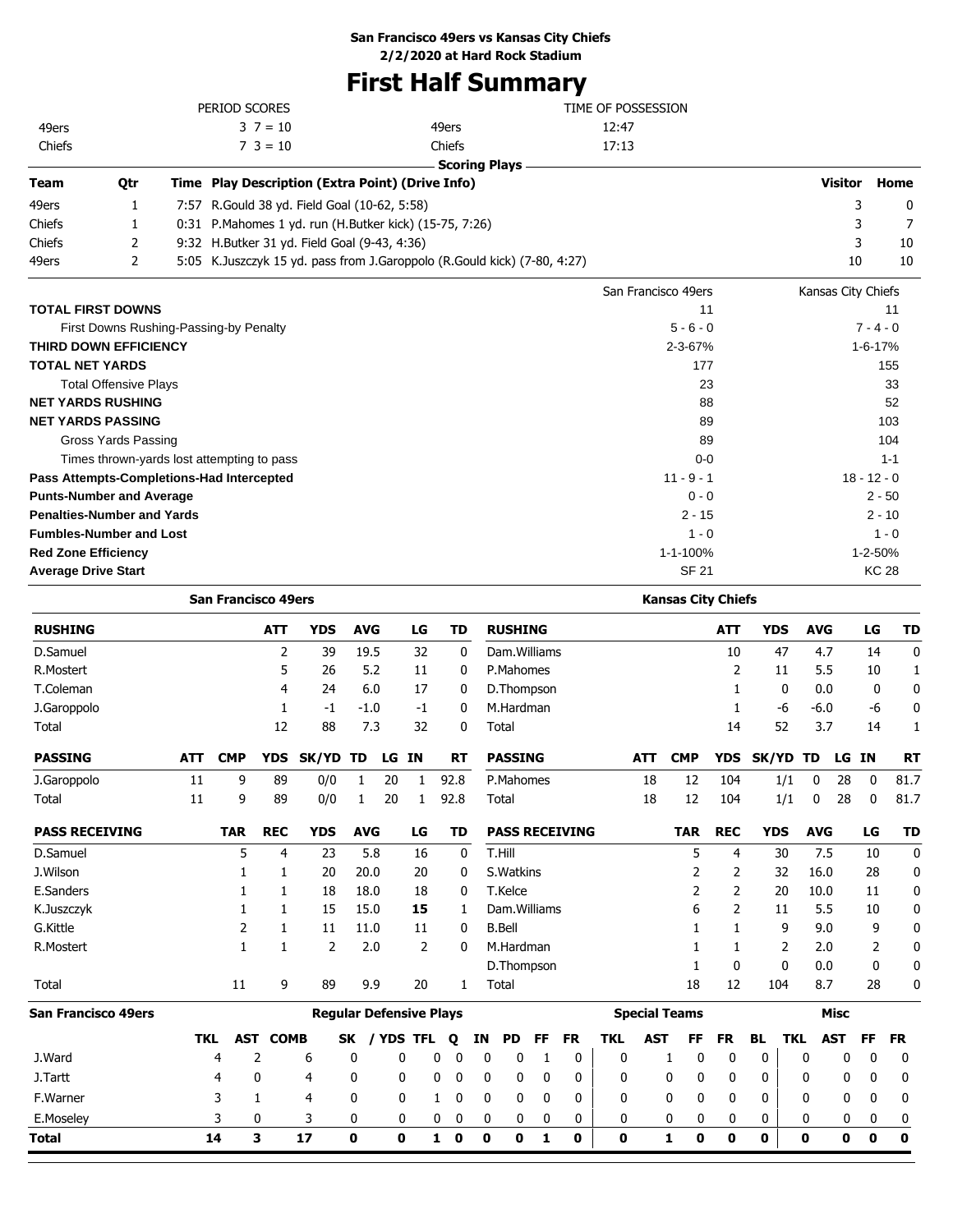# **First Half Summary**

| <b>Kansas City Chiefs</b> |     |     |             |           | <b>Regular Defensive Plays</b> |   |  |      |     |           |      | <b>Special Teams</b> |     |    |     |     | Misc |     |           |
|---------------------------|-----|-----|-------------|-----------|--------------------------------|---|--|------|-----|-----------|------|----------------------|-----|----|-----|-----|------|-----|-----------|
|                           | TKL | AST | <b>COMB</b> | <b>SK</b> | YDS TFL QH IN                  |   |  | PD 7 | FF. | <b>FR</b> | TKL. | AST                  | FF. | FR | BL. | TKL | AST  | FF. | <b>FR</b> |
| <b>B.Breeland</b>         |     |     |             |           |                                |   |  |      |     | 0         | 0    |                      |     |    | 0   |     |      |     | 0         |
| T.Mathieu                 |     |     | 4           |           |                                | 0 |  |      |     | 0         | 0    |                      |     |    | 0   |     |      |     | 0         |
| A.Hitchens                |     |     | 4           |           |                                |   |  |      |     | 0         | 0    |                      |     |    | 0   |     |      |     | 0         |
| K.Fuller                  |     |     |             |           |                                |   |  |      |     | 0         | 0    |                      |     |    | 0   |     |      |     | - 0       |
| Total                     |     |     | 15          |           |                                |   |  |      |     | 0         | 0    |                      | 0   |    |     |     |      |     | 0         |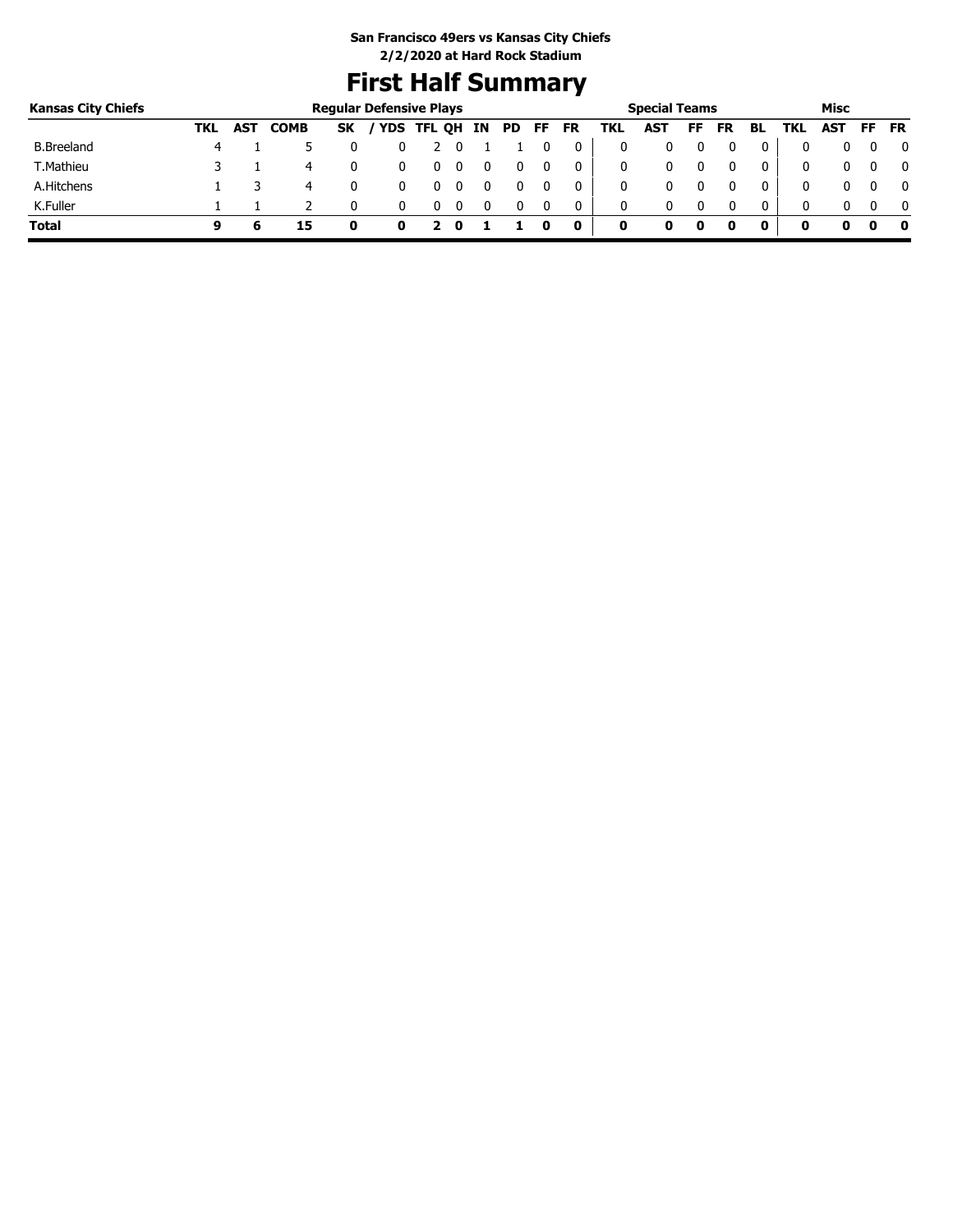| Play By Play                              | <b>First Quarter</b>                                                                                                                                                                                                                                                                                 | 2/2/2020       |
|-------------------------------------------|------------------------------------------------------------------------------------------------------------------------------------------------------------------------------------------------------------------------------------------------------------------------------------------------------|----------------|
|                                           | SF wins the coin toss and elects to defer. KC elects to Receive, and SF elects to defend the east goal.                                                                                                                                                                                              |                |
|                                           | M.Wishnowsky kicks 68 yards from SF 35 to KC -3. M.Hardman to KC 26 for 29 yards (J.Ward; D.Reed Jr.).                                                                                                                                                                                               |                |
|                                           | Kansas City Chiefs at 15:00, (1st play from scrimmage 14:54)                                                                                                                                                                                                                                         |                |
| 1-10-KC 26                                | (14:54) (Shotgun) Dam. Williams right end to KC 33 for 7 yards (D. Greenlaw).                                                                                                                                                                                                                        |                |
| 2-3-KC 33                                 | (14:12) (Shotgun) P.Mahomes pass incomplete short left to Dam. Williams (N.Bosa).                                                                                                                                                                                                                    |                |
| $3 - 3 - KC$ 33                           | (14:08) (Shotgun) P.Mahomes pass incomplete short right to Dam. Williams.                                                                                                                                                                                                                            |                |
| 4-3-KC 33<br>San Francisco 49ers at 13:55 | (14:05) (Punt formation) D.Colquitt punts 49 yards to SF 18, Center-J.Winchester. R.James Jr. MUFFS catch, and recovers at SF 18. R.James Jr.<br>to SF 18 for no gain (B.Pringle).                                                                                                                   |                |
| 1-10-SF 18                                | (13:55) T. Coleman right end to SF 17 for -1 yards (D. Nnadi).                                                                                                                                                                                                                                       |                |
| 2-11-SF 17                                | (13:18) J.Garoppolo pass short left to G.Kittle to SF 28 for 11 yards (D.Sorensen).                                                                                                                                                                                                                  | P1             |
| $1 - 10 - SF$ 28                          | (12:33) (Shotgun) D.Samuel right end pushed ob at KC 40 for 32 yards (T.Mathieu).                                                                                                                                                                                                                    | R <sub>2</sub> |
| 1-10-KC 40                                | (11:51) (Shotgun) T.Coleman left end to KC 33 for 7 yards (D.Wilson; C.Ward).                                                                                                                                                                                                                        |                |
| 2-3-KC 33                                 | (11:09) T.Coleman left guard to KC 32 for 1 yard (R.Ragland).                                                                                                                                                                                                                                        |                |
| $3 - 2 - KC$ 32                           | (10:27) (Shotgun) D.Samuel scrambles left guard to KC 25 for 7 yards (A.Hitchens).                                                                                                                                                                                                                   | R <sub>3</sub> |
| 1-10-KC 25                                | (9:38) J.Garoppolo pass short middle to R.Mostert to KC 23 for 2 yards (M.Pennel; T.Suggs).                                                                                                                                                                                                          |                |
| 2-8-KC 23                                 | (8.57) (Shotgun) J.Garoppolo pass short right to D.Samuel to KC 25 for -2 yards (B.Breeland, A.Hitchens).                                                                                                                                                                                            |                |
| 3-10-KC 25                                | (8:12) (Shotgun) J.Garoppolo pass incomplete short middle to J.Wilson.                                                                                                                                                                                                                               |                |
|                                           | PENALTY on KC-T.Kpassagnon, Defensive Offside, 5 yards, enforced at KC 25 - No Play.                                                                                                                                                                                                                 |                |
| 3-5-KC 20                                 | (8:07) (Shotgun) J.Garoppolo pass incomplete short left to G.Kittle.                                                                                                                                                                                                                                 |                |
| 4-5-KC 20                                 | (8:02) (Field Goal formation) R.Gould 38 yard field goal is GOOD, Center-K.Nelson, Holder-M.Wishnowsky.                                                                                                                                                                                              |                |
|                                           | SF 3 KC 0, 10 plays, 62 yards, 1 penalty, 5:58 drive, 7:03 elapsed                                                                                                                                                                                                                                   |                |
|                                           | M. Wishnowsky kicks 65 yards from SF 35 to end zone, Touchback.                                                                                                                                                                                                                                      |                |
| Kansas City Chiefs at 7:57                |                                                                                                                                                                                                                                                                                                      |                |
| 1-10-KC 25                                | (7:57) (Shotgun) P.Mahomes pass short right to T.Hill to KC 34 for 9 yards (J.Ward; F.Warner).                                                                                                                                                                                                       |                |
| 2-1-KC 34                                 | (7:18) (Shotgun) Dam. Williams left guard to KC 36 for 2 yards (N.Bosa; D.Buckner).                                                                                                                                                                                                                  | R1             |
| 1-10-KC 36                                | (6:45) (Shotgun) P.Mahomes pass short right to T.Hill to KC 44 for 8 yards (J.Ward; K.Williams).                                                                                                                                                                                                     |                |
| 2-2-KC 44                                 | (6:03) (Shotgun) P.Mahomes pass incomplete short right to Dam. Williams.                                                                                                                                                                                                                             |                |
|                                           | Penalty on KC-E.Fisher, Ineligible Downfield Pass, declined.                                                                                                                                                                                                                                         |                |
| 3-2-KC 44                                 | (5:57) (Shotgun) Dam. Williams left guard to KC 49 for 5 yards (F. Warner).                                                                                                                                                                                                                          | R <sub>2</sub> |
| 1-10-KC 49                                | (5:22) (Shotgun) P.Mahomes pass short middle to T.Kelce to SF 42 for 9 yards (J.Tartt).                                                                                                                                                                                                              |                |
| $2 - 1 - SF 42$                           | (4:48) Dam. Williams right guard to SF 28 for 14 yards (R. Sherman).                                                                                                                                                                                                                                 | R <sub>3</sub> |
| $1-10-SF$ 28                              | (4:07) (Shotgun) P.Mahomes pass short middle to T.Hill pushed ob at SF 25 for 3 yards (F.Warner).                                                                                                                                                                                                    |                |
| 2-7-SF 25                                 | (3:32) (Shotgun) P.Mahomes pass short middle to T.Kelce to SF 14 for 11 yards (J.Ward).                                                                                                                                                                                                              | P4             |
|                                           | Penalty on SF-E.Mitchell, Defensive Offside, declined.                                                                                                                                                                                                                                               |                |
| $1-10-SF14$                               | (3:08) (Shotgun) P.Mahomes sacked at SF 15 for -1 yards (sack split by D.Buckner and E.Mitchell).                                                                                                                                                                                                    |                |
| 2-11-SF 15                                | (2:27) (Shotgun) P.Mahomes pass incomplete short right to T.Hill.                                                                                                                                                                                                                                    |                |
| 3-11-SF 15                                | (2:22) (Shotgun) P.Mahomes scrambles right end to SF 3 for 12 yards (J.Ward). FUMBLES (J.Ward), ball out of bounds at SF 5. SF-J.Ward was<br>injured during the play. His return is Questionable.<br>(1:57) Direct snap to Dam. Williams. Dam. Williams up the middle to SF 1 for 4 yards (J.Tartt). |                |
| $4-1-SF5$<br>$1 - 1 - SF$ 1               | (1:14) (Shotgun) D.Thompson left guard to SF 1 for no gain (A.Armstead).                                                                                                                                                                                                                             | R5             |
| $2-1-SF1$                                 | (:36) C.Erving reported in as eligible. P.Mahomes right end for 1 yard, TOUCHDOWN.                                                                                                                                                                                                                   | R6             |
|                                           |                                                                                                                                                                                                                                                                                                      |                |
|                                           | H.Butker extra point is GOOD, Center-J.Winchester, Holder-D.Colquitt.                                                                                                                                                                                                                                |                |

 **SF 3 KC 7, 15 plays, 75 yards, 7:26 drive, 14:29 elapsed**

H.Butker kicks 65 yards from KC 35 to end zone, Touchback.

**San Francisco 49ers at 0:31**

1-10-SF 25 (:31) J.Garoppolo pass deep right to E.Sanders to SF 43 for 18 yards (B.Breeland). P4

| <b>END OF OUARTER</b>      |       | Time           |  | <b>First Downs</b> |        | <b>Efficiencies</b> |
|----------------------------|-------|----------------|--|--------------------|--------|---------------------|
|                            | Score | Poss           |  | R P X T            | 3 Down | 4 Down              |
| <b>San Francisco 49ers</b> |       | $6:29$ 2 2 0 4 |  |                    | 1/2    | 0/0                 |
| <b>Kansas City Chiefs</b>  |       | 8:31           |  | 5 1 0 6            | 173    |                     |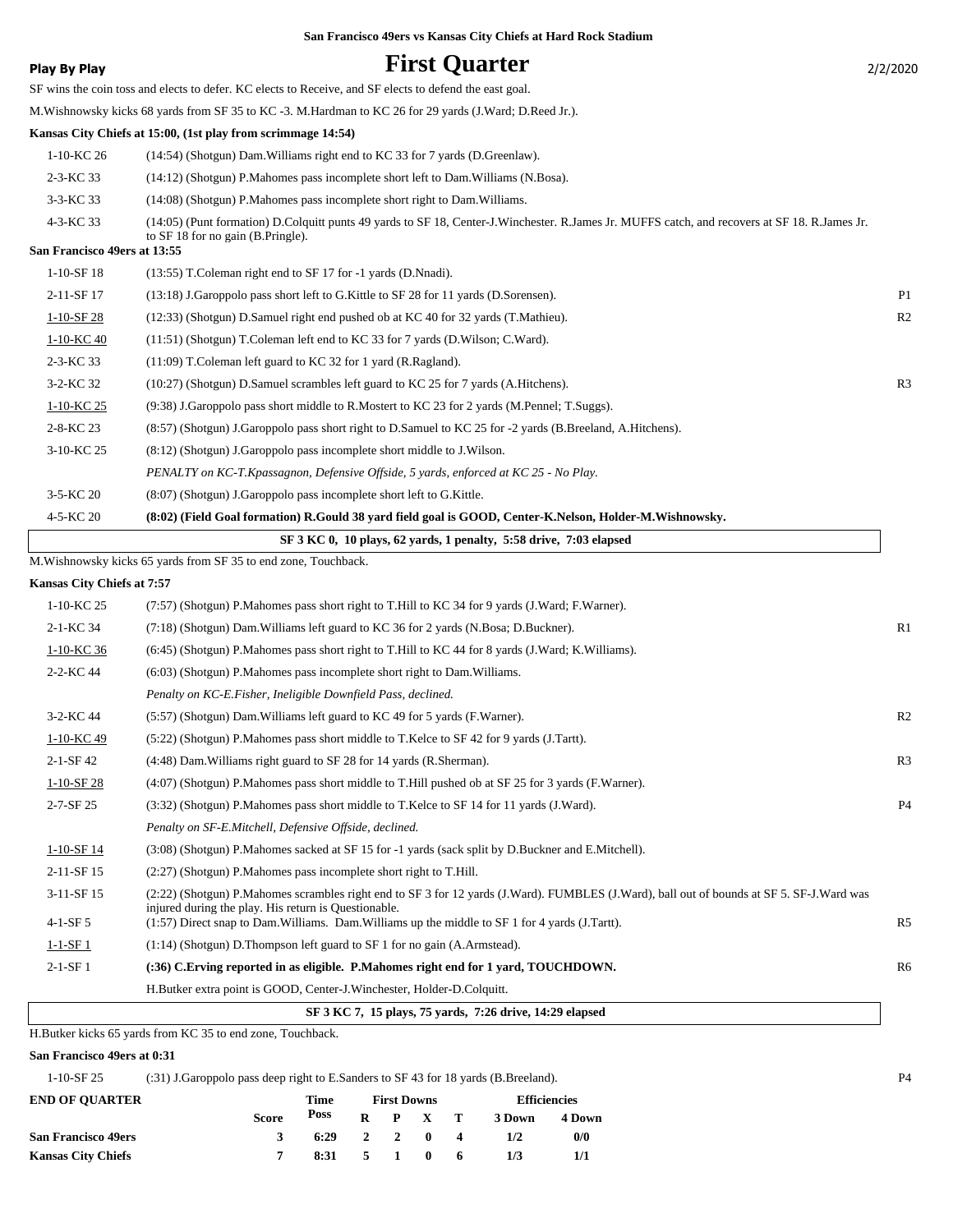## **Play By Play Second Quarter** 2/2/2020

| San Francisco 49ers continued. |                                                                                                                                         |                 |
|--------------------------------|-----------------------------------------------------------------------------------------------------------------------------------------|-----------------|
| $1-10-SF$ 43                   | (15:00) J.Garoppolo pass short right to D.Samuel to SF 41 for -2 yards (B.Breeland).                                                    |                 |
| 2-12-SF 41                     | (14:15) (Shotgun) J.Garoppolo pass deep right intended for D.Samuel INTERCEPTED by B.Breeland [M.Pennel] at KC 43. B.Breeland ran ob at |                 |
| Kansas City Chiefs at 14:08    | KC 44 for 1 yard.                                                                                                                       |                 |
| 1-10-KC 44                     | (14:08) P.Mahomes pass deep left to S.Watkins to SF 28 for 28 yards (E.Moseley) [N.Bosa].                                               | P7              |
| $1-10-SF$ 28                   | (13:26) (Shotgun) PENALTY on KC-L.Duvernay-Tardif, False Start, 5 yards, enforced at SF 28 - No Play.                                   |                 |
| $1-15-SF33$                    | (13:07) (Shotgun) PENALTY on SF-S.Thomas, Neutral Zone Infraction, 5 yards, enforced at SF 33 - No Play.                                |                 |
| $1-10-SF28$                    | (13:03) (Shotgun) P. Mahomes pass short left to M. Hardman to SF 26 for 2 yards (D. Greenlaw).                                          |                 |
| $2 - 8 - SF 26$                | $(12:30)$ Dam. Williams up the middle to SF 23 for 3 yards (N.Bosa).                                                                    |                 |
| $3-5-SF23$                     | (11:49) (Shotgun) P.Mahomes pass short middle to S.Watkins to SF 19 for 4 yards (E.Moseley).                                            |                 |
| 4-1-SF 19                      | $(11:04)$ (Shotgun) Dam. Williams right end ran ob at SF 16 for 3 yards (J.Tartt).                                                      | R8              |
| $1-10-SF$ 16                   | (10:29) (Shotgun) P.Mahomes pass incomplete deep right to Dam. Williams.                                                                |                 |
| 2-10-SF 16                     | (10:23) (Shotgun) Dam. Williams right tackle to SF 13 for 3 yards (D.Buckner).                                                          |                 |
| $3 - 7 - SF$ 13                | (9:41) (Shotgun) P.Mahomes pass incomplete short middle to D.Thompson (T.Moore).                                                        |                 |
| 4-7-SF 13                      | (9:36) (Field Goal formation) H.Butker 31 yard field goal is GOOD, Center-J.Winchester, Holder-D.Colquitt.                              |                 |
|                                | SF 3 KC 10, 9 plays, 43 yards, 1 penalty, 4:36 drive, 5:28 elapsed                                                                      |                 |
|                                | H.Butker kicks 58 yards from KC 35 to SF 7. R.James Jr. to SF 20 for 13 yards (D.O'Daniel).                                             |                 |
|                                | San Francisco 49ers at 9:32, (1st play from scrimmage 9:26)                                                                             |                 |
| $1-10-SF$ 20                   | (9:26) R.Mostert right tackle to SF 21 for 1 yard (A.Hitchens; D.Nnadi).                                                                |                 |
| 2-9-SF 21                      | (8:42) R.Mostert left end pushed ob at SF 30 for 9 yards (A.Hitchens; T.Mathieu).                                                       | R <sub>5</sub>  |
| $1-10-SF$ 30                   | (8.09) (Shotgun) J.Garoppolo pass short middle to D.Samuel to SF 46 for 16 yards (T.Mathieu).                                           | P <sub>6</sub>  |
| $1-10-SF$ 46                   | $(7.19)$ (Shotgun) R.Mostert right tackle to KC 43 for 11 yards (B.Breeland).                                                           | R7              |
| 1-10-KC 43                     | (6:41) T. Coleman left tackle to KC 26 for 17 yards (T. Mathieu).                                                                       | R8              |
| 1-10-KC 26                     | (5.55) (Shotgun) J.Garoppolo pass short middle to D.Samuel to KC 15 for 11 yards (B.Breeland; D.Sorensen).                              | P <sub>9</sub>  |
| 1-10-KC 15                     | (5:13) J.Garoppolo pass short right to K.Juszczyk for 15 yards, TOUCHDOWN.                                                              | P10             |
|                                | R.Gould extra point is GOOD, Center-K.Nelson, Holder-M.Wishnowsky.                                                                      |                 |
|                                | SF 10 KC 10, 7 plays, 80 yards, 4:27 drive, 9:55 elapsed                                                                                |                 |
|                                | M. Wishnowsky kicks 60 yards from SF 35 to KC 5. M. Hardman to KC 19 for 14 yards (E.Lee).                                              |                 |
|                                | Kansas City Chiefs at 5:05, (1st play from scrimmage 4:59)                                                                              |                 |
| 1-10-KC 19                     | (4:59) (Shotgun) P.Mahomes pass short right to Dam. Williams ran ob at KC 29 for 10 yards (J.Ward).                                     | P <sub>9</sub>  |
| 1-10-KC 29                     | (4:27) (Shotgun) P.Mahomes pass short left to B.Bell to KC 38 for 9 yards (E.Moseley).                                                  |                 |
| 2-1-KC 38                      | (3:49) (Shotgun) Dam. Williams left guard to KC 42 for 4 yards (D.Ford; D.Greenlaw).                                                    | R <sub>10</sub> |
| $1-10-KC$ 42                   | (3:09) P.Mahomes pass short middle to T.Hill to SF 48 for 10 yards (J.Ward).                                                            | P11             |
| $1 - 10 - SF$ 48               | (2:27) (Shotgun) Dam. Williams up the middle to SF 46 for 2 yards (K. Williams).                                                        |                 |
| Two-Minute Warning             |                                                                                                                                         |                 |
| $2 - 8 - SF 46$                | (2:00) M.Hardman right end ran ob at KC 48 for -6 yards (F.Warner).                                                                     |                 |
| 3-14-KC 48                     | $(1:53)$ (Shotgun) P. Mahomes pass short right to Dam. Williams to KC 49 for 1 yard (J. Tartt).                                         |                 |
| 4-13-KC 49                     | (1:08) (Punt formation) D.Colquitt punts 51 yards to end zone, Center-J.Winchester, Touchback.                                          |                 |
| San Francisco 49ers at 0:59    |                                                                                                                                         |                 |
| $1-10-SF20$                    | (:59) (Shotgun) R.Mostert left tackle to SF 23 for 3 yards (K.Fuller).                                                                  |                 |
| $2 - 7 - SF$ 23                | (:27) (Shotgun) R.Mostert left guard to SF 25 for 2 yards (T.Kpassagnon; B.Niemann).                                                    |                 |
|                                | Timeout #1 by KC at 00:20.                                                                                                              |                 |
| 3-5-SF 25                      | (:20) (Shotgun) J.Garoppolo pass short middle to J.Wilson to SF 45 for 20 yards (K.Fuller; T.Suggs).                                    | <b>P11</b>      |
|                                | Timeout #1 by SF at 00:14.                                                                                                              |                 |
| $1-10-SF$ 45                   | (:14) (Shotgun) J.Garoppolo pass deep right to G.Kittle to KC 13 for 42 yards (D.Sorensen).                                             |                 |
|                                | PENALTY on SF-G.Kittle, Offensive Pass Interference, 10 yards, enforced at SF 45 - No Play.                                             |                 |
| $1-20-SF35$                    | $(0.06)$ J.Garoppolo kneels to SF 34 for $-1$ yards.                                                                                    |                 |
| <b>END OF QUARTER</b>          | <b>Efficiencies</b><br><b>First Downs</b><br>Time                                                                                       |                 |
|                                | Poss<br>R<br>Т<br><b>Score</b><br>P<br>X<br>3 Down<br>4 Down                                                                            |                 |
| <b>San Francisco 49ers</b>     | 0/0<br>10<br>6:18<br>3<br>4<br>$\bf{0}$<br>7<br>1/1                                                                                     |                 |

**Kansas City Chiefs 10 8:42 2 3 0 5 0/3 1/1**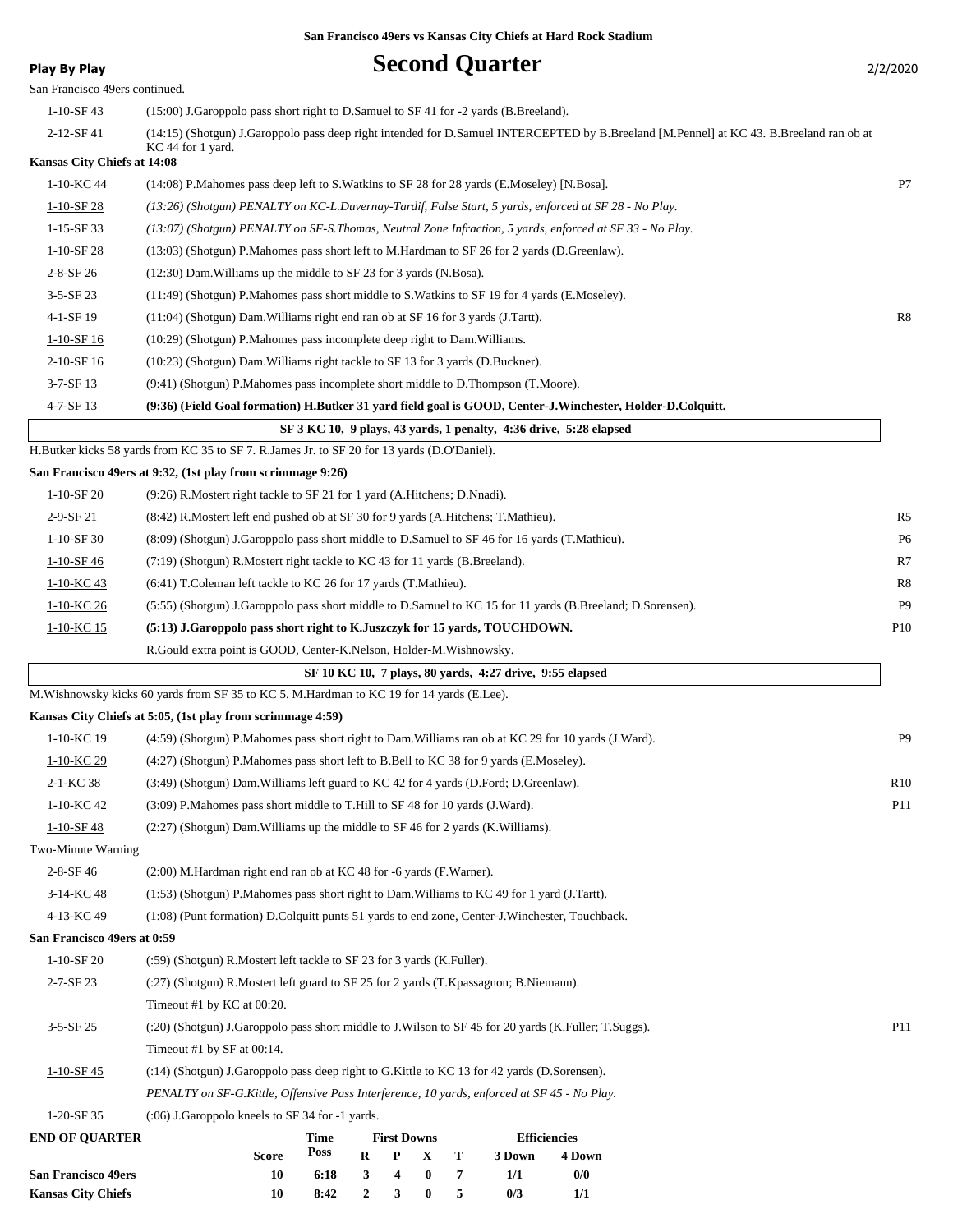## **Play By Play Play Play Play By Play Play By Play Play By Play Play By Play Play Play Play Play Play Play Play Play Play Play Play Play Play Play Play Play Play Play Play**

SF elects to Receive, and KC elects to defend the East goal.

H.Butker kicks 63 yards from KC 35 to SF 2. R.James Jr. to SF 16 for 14 yards (B.Pringle).

#### **San Francisco 49ers at 15:00, (1st play from scrimmage 14:56)**

|                 | SF 13 KC 10, 9 plays, 60 yards, 5:31 drive, 5:31 elapsed                                                                                    |                 |
|-----------------|---------------------------------------------------------------------------------------------------------------------------------------------|-----------------|
| 4-2-KC 24       | (9:34) (Field Goal formation) R.Gould 42 vard field goal is GOOD, Center-K.Nelson, Holder-M.Wishnowsky.                                     |                 |
| 3-5-KC 27       | (10:28) (Shotgun) J.Garoppolo pass short middle to T.Coleman to KC 24 for 3 yards (B.Breeland).                                             |                 |
| 2-5-KC 27       | $(11:14)$ (Shotgun) R.Mostert left end to KC 27 for no gain (D.Wilson).                                                                     |                 |
| 1-10-KC 32      | (11:59) (Shotgun) J.Garoppolo pass short right to G.Kittle to KC 27 for 5 yards (D.Sorensen).                                               |                 |
| $2-6-KC$ 46     | (12:36) J.Garoppolo pass short left to K.Juszczyk to KC 32 for 14 yards (C.Ward).                                                           | P <sub>14</sub> |
| $1 - 10 - 50$   | (13:14) (Shotgun) T.Coleman left end pushed ob at KC 46 for 4 yards (D.Nnadi).                                                              |                 |
| $1-10-SF$ 36    | (13:37) D.Samuel left end pushed ob at 50 for 14 yards (D.Sorensen). KC-B.Breeland was injured during the play. His return is Questionable. | R13             |
| $2 - 5 - SF$ 21 | (14:18) J.Garoppolo pass short middle to E.Sanders to SF 36 for 15 yards (T.Mathieu).                                                       | P <sub>12</sub> |
| $1-10-$ SF 16   | (14:56) (Shotgun) J.Garoppolo pass short middle to E.Sanders to SF 21 for 5 yards (D.Wilson).                                               |                 |
|                 |                                                                                                                                             |                 |

M.Wishnowsky kicks 62 yards from SF 35 to KC 3. M.Hardman to KC 18 for 15 yards (A.Witherspoon; E.Lee). *PENALTY on KC-B.Pringle, Offensive Holding, 9 yards, enforced at KC 18.*

#### **Kansas City Chiefs at 9:29, (1st play from scrimmage 9:23)**

| $1-10-KC9$                  | (9:23) P. Mahomes pass short right to S. Watkins to KC 28 for 19 yards (R. Sherman; D. Buckner).                                                       | P <sub>12</sub> |
|-----------------------------|--------------------------------------------------------------------------------------------------------------------------------------------------------|-----------------|
| 1-10-KC 28                  | (8:40) (Shotgun) P. Mahomes pass short right to T. Kelce to KC 32 for 4 yards (R. Sherman; D. Greenlaw).                                               |                 |
| 2-6-KC 32                   | (8.07) Dam. Williams right tackle to KC 32 for no gain (S.Day; A.Armstead).                                                                            |                 |
| 3-6-KC 32                   | (7:30) (Shotgun) P.Mahomes pass short left to S.Watkins ran ob at KC 41 for 9 yards.                                                                   | P <sub>13</sub> |
| 1-10-KC 41                  | $(7.02)$ (Shotgun) Dam. Williams up the middle to KC 46 for 5 yards (N.Bosa).                                                                          |                 |
| 2-5-KC 46                   | (6:22) (Shotgun) P.Mahomes sacked at KC 37 for -9 yards (N.Bosa). FUMBLES (N.Bosa), and recovers at KC 39. P.Mahomes to KC 39 for no<br>gain (D.Ford). |                 |
| 3-12-KC 39                  | (5:36) (Shotgun) P.Mahomes pass deep right intended for T.Hill INTERCEPTED by F.Warner at SF 42. F.Warner to SF 45 for 3 yards (T.Hill).               |                 |
| San Francisco 49ers at 5:23 |                                                                                                                                                        |                 |
| $1-10-SF$ 45                | (5.23) J.Garoppolo pass short middle to D.Samuel to KC 39 for 16 yards (B.Breeland).                                                                   | P <sub>15</sub> |
| 1-10-KC 39                  | $(4:42)$ R. Mostert right guard to KC 37 for 2 yards (K. Saunders).                                                                                    |                 |
| 2-8-KC 37                   | (4:03) (Shotgun) J.Garoppolo pass incomplete deep left to E.Sanders.                                                                                   |                 |
| 3-8-KC 37                   | (3:58) (Shotgun) J.Garoppolo pass short middle to K.Bourne to KC 11 for 26 yards (C.Ward).                                                             | P <sub>16</sub> |
| 1-10-KC 11                  | (3:21) J.Garoppolo pass short middle to K.Juszczyk to KC 1 for 10 yards (T.Kpassagnon).                                                                | P <sub>17</sub> |
| $1-1-KC$ 1                  | (2:40) R.Mostert right guard for 1 yard, TOUCHDOWN.                                                                                                    | R <sub>18</sub> |
|                             | R. Gould extra point is GOOD, Center-K. Nelson, Holder-M. Wishnowsky.                                                                                  |                 |

#### **SF 20 KC 10, 6 plays, 55 yards, 2:48 drive, 12:25 elapsed**

M.Wishnowsky kicks 65 yards from SF 35 to end zone, Touchback.

**Kansas City Chiefs at 2:35**

| <b>Kansas City Chiefs</b>  |                                                                                               | 10                                                                                       | 6:41 |              |                    | $\bf{0}$     | 4 | 3/4                 | 0/0    |  |     |  |  |  |
|----------------------------|-----------------------------------------------------------------------------------------------|------------------------------------------------------------------------------------------|------|--------------|--------------------|--------------|---|---------------------|--------|--|-----|--|--|--|
| <b>San Francisco 49ers</b> |                                                                                               | 20                                                                                       | 8:19 | $\mathbf{2}$ | 5                  | $\mathbf{0}$ | 7 | 1/2                 | 0/0    |  |     |  |  |  |
|                            |                                                                                               | <b>Score</b>                                                                             | Poss | R            | P                  | X            | т | 3 Down              | 4 Down |  |     |  |  |  |
| <b>END OF OUARTER</b>      |                                                                                               |                                                                                          | Time |              | <b>First Downs</b> |              |   | <b>Efficiencies</b> |        |  |     |  |  |  |
| $3-1-KC$ 44                | (:31) (Shotgun) Direct snap to T.Kelce. T.Kelce right tackle to KC 46 for 2 yards (F.Warner). |                                                                                          |      |              |                    |              |   |                     |        |  | R15 |  |  |  |
| 2-10-KC 35                 |                                                                                               | $(1:06)$ (Shotgun) P.Mahomes pass short left to T.Kelce to KC 44 for 9 yards (F.Warner). |      |              |                    |              |   |                     |        |  |     |  |  |  |
| $1-10-KC$ 35               |                                                                                               | $(1:10)$ (Shotgun) P. Mahomes pass incomplete short middle to S. Watkins.                |      |              |                    |              |   |                     |        |  |     |  |  |  |
| 3-5-KC 30                  | (1:47) (Shotgun) P. Mahomes scrambles right end ran ob at KC 35 for 5 yards (D. Buckner).     |                                                                                          |      |              |                    |              |   |                     |        |  | R14 |  |  |  |
| 2-10-KC 25                 | $(2:28)$ (Shotgun) Dam. Williams up the middle to KC 30 for 5 yards (K. Williams).            |                                                                                          |      |              |                    |              |   |                     |        |  |     |  |  |  |
| $1-10-KC$ 25               | (2:35) (Shotgun) P.Mahomes pass incomplete short right [D.Ford].                              |                                                                                          |      |              |                    |              |   |                     |        |  |     |  |  |  |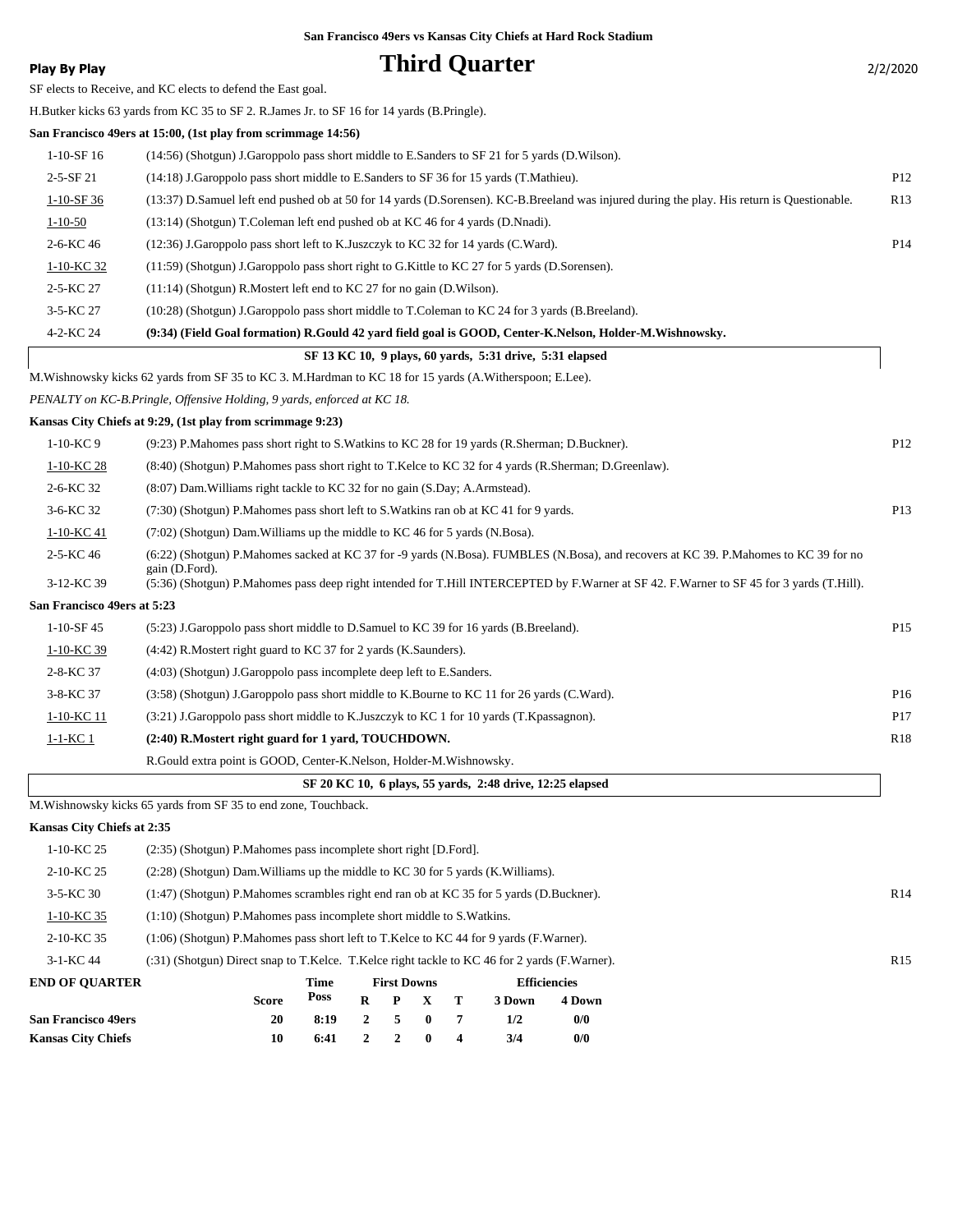| <b>Play By Play</b>           | <b>Fourth Quarter</b>                                                                                                                                                                                                                                                                     | 2/2/2020        |
|-------------------------------|-------------------------------------------------------------------------------------------------------------------------------------------------------------------------------------------------------------------------------------------------------------------------------------------|-----------------|
| Kansas City Chiefs continued. |                                                                                                                                                                                                                                                                                           |                 |
| 1-10-KC 46                    | (15:00) P.Mahomes pass incomplete short left to T.Hill (K.Alexander).                                                                                                                                                                                                                     |                 |
| 2-10-KC 46                    | (14:53) (Shotgun) P. Mahomes pass short left to T. Hill pushed ob at SF 40 for 14 yards (E. Moseley).                                                                                                                                                                                     | P <sub>16</sub> |
| $1-10-SF$ 40                  | (14:25) P.Mahomes pass short left to Dam. Williams to SF 27 for 13 yards (K.Alexander).                                                                                                                                                                                                   | P17             |
| $1-10-SF$ 27                  | (13:33) (Shotgun) P.Mahomes sacked at SF 36 for -9 yards (D.Buckner).                                                                                                                                                                                                                     |                 |
| 2-19-SF 36                    | $(12:51)$ (Shotgun) P.Mahomes scrambles up the middle to SF 23 for 13 yards (J.Ward).                                                                                                                                                                                                     |                 |
| $3-6-SF23$                    | (12:05) (Shotgun) P.Mahomes pass short middle intended for T.Hill INTERCEPTED by T.Moore at SF 13. T.Moore to SF 20 for 7 yards                                                                                                                                                           |                 |
|                               | (S. Watkins).                                                                                                                                                                                                                                                                             |                 |
| San Francisco 49ers at 11:57  |                                                                                                                                                                                                                                                                                           |                 |
| $1-10-SF$ 20                  | (11:57) R. Mostert right tackle to SF 26 for 6 yards (R. Ragland; D. Wilson).                                                                                                                                                                                                             |                 |
| 2-4-SF 26                     | (11:18) J.Garoppolo pass short middle to G.Kittle to SF 38 for 12 yards (D.Sorensen).                                                                                                                                                                                                     | P <sub>19</sub> |
| $1-10-SF$ 38                  | (10:37) R.Mostert left guard to SF 39 for 1 yard (D.Sorensen; C.Jones).                                                                                                                                                                                                                   |                 |
| 2-9-SF 39                     | (9:52) J.Garoppolo pass incomplete short middle to D.Samuel [A.Hitchens].                                                                                                                                                                                                                 |                 |
| 3-9-SF 39                     | (9:47) (Shotgun) PENALTY on SF-J.Staley, False Start, 5 yards, enforced at SF 39 - No Play.                                                                                                                                                                                               |                 |
| 3-14-SF 34                    | (9:47) (Shotgun) J.Garoppolo scrambles right end pushed ob at SF 37 for 3 yards (R.Fenton).                                                                                                                                                                                               |                 |
| 4-11-SF 37                    | (9:01) (Punt formation) M. Wishnowsky punts 46 yards to KC 17, Center-K. Nelson, fair catch by M. Hardman.                                                                                                                                                                                |                 |
| Kansas City Chiefs at 8:53    |                                                                                                                                                                                                                                                                                           |                 |
| 1-10-KC 17                    | (8:53) (Shotgun) Dam. Williams right end to KC 20 for 3 yards (R.Sherman). FUMBLES (R.Sherman), ball out of bounds at KC 20.                                                                                                                                                              |                 |
| 2-7-KC 20                     | (8.33) (Shotgun) P. Mahomes scrambles left end ran ob at KC 29 for 9 yards (K. Williams).                                                                                                                                                                                                 | R <sub>18</sub> |
| 1-10-KC 29                    | (8:14) (No Huddle, Shotgun) P. Mahomes pass short left to T. Hill to KC 38 for 9 yards (E. Moseley).                                                                                                                                                                                      |                 |
| 2-1-KC 38                     | (7:50) (No Huddle, Shotgun) Dam. Williams up the middle to KC 40 for 2 yards (F. Warner; N. Bosa).                                                                                                                                                                                        | R <sub>19</sub> |
| 1-10-KC 40                    | (7:25) (No Huddle, Shotgun) PENALTY on KC-L.Duvernay-Tardif, False Start, 5 yards, enforced at KC 40 - No Play.                                                                                                                                                                           |                 |
| 1-15-KC 35                    | (7:23) (Shotgun) P.Mahomes pass incomplete short left to T.Hill (E.Moseley).                                                                                                                                                                                                              |                 |
| 2-15-KC 35                    | (7:17) (Shotgun) P.Mahomes pass deep right to T.Hill to SF 49 for 16 yards (J.Tartt).<br>San Francisco challenged the pass completion ruling, and the play was REVERSED.<br>(Shotgun) P.Mahomes pass incomplete deep right to T.Hill.                                                     |                 |
| 3-15-KC 35                    | (7:13) (Shotgun) P.Mahomes pass deep left to T.Hill to SF 21 for 44 yards (J.Ward) [D.Buckner].                                                                                                                                                                                           | P <sub>20</sub> |
| $1 - 10 - SF$ 21              | (6:35) (No Huddle, Shotgun) P.Mahomes pass incomplete deep left to T.Hill.                                                                                                                                                                                                                |                 |
| $2 - 10 - SF$ 21              | (6:30) (Shotgun) P.Mahomes pass incomplete short right [A.Armstead].                                                                                                                                                                                                                      |                 |
| 3-10-SF 21                    | (6:23) (Shotgun) P.Mahomes pass incomplete deep left to T.Kelce (T.Moore).                                                                                                                                                                                                                |                 |
|                               | PENALTY on SF-T.Moore, Defensive Pass Interference, 20 yards, enforced at SF 21 - No Play.                                                                                                                                                                                                | X21             |
| $1 - 1 - SF$ 1                | (6:17) P. Mahomes pass short right to T. Kelce for 1 yard, TOUCHDOWN.                                                                                                                                                                                                                     | P <sub>22</sub> |
|                               | H.Butker extra point is GOOD, Center-J.Winchester, Holder-D.Colquitt.                                                                                                                                                                                                                     |                 |
|                               | SF 20 KC 17, 10 plays, 83 yards, 1 penalty, 2:40 drive, 8:47 elapsed                                                                                                                                                                                                                      |                 |
|                               | H.Butker kicks 64 yards from KC 35 to SF 1. R.James Jr. to SF 20 for 19 yards (B.Niemann).                                                                                                                                                                                                |                 |
|                               | San Francisco 49ers at 6:13, (1st play from scrimmage 6:06)                                                                                                                                                                                                                               |                 |
| $1-10-SF$ 20                  | (6:06) (Shotgun) R.Mostert left tackle to SF 25 for 5 yards (D.Nnadi).                                                                                                                                                                                                                    |                 |
| $2 - 5 - SF$ 25               | (5:27) (Shotgun) J.Garoppolo pass incomplete short right to G.Kittle (C.Jones).                                                                                                                                                                                                           |                 |
| $3 - 5 - SF$ 25               | (5:23) (Shotgun) J.Garoppolo pass incomplete short right to K.Bourne [B.Niemann].                                                                                                                                                                                                         |                 |
| 4-5-SF 25                     | (5:18) (Punt formation) M. Wishnowsky punts 40 yards to KC 35, Center-K. Nelson, fair catch by M. Hardman.                                                                                                                                                                                |                 |
| Kansas City Chiefs at 5:10    |                                                                                                                                                                                                                                                                                           |                 |
| 1-10-KC 35                    | $(5:10)$ (Shotgun) P. Mahomes pass short left to T. Hill to KC 40 for 5 yards (K. Williams).                                                                                                                                                                                              |                 |
| 2-5-KC 40                     | (4:48) (No Huddle, Shotgun) P.Mahomes pass short middle to T.Kelce to KC 49 for 9 yards (J.Ward).                                                                                                                                                                                         | P <sub>23</sub> |
| 1-10-KC 49                    | (4:27) (No Huddle, Shotgun) P.Mahomes pass short right to T.Hill to SF 48 for 3 yards (R.Sherman).                                                                                                                                                                                        |                 |
| $2 - 7 - SF$ 48               | (3:44) (Shotgun) P.Mahomes pass deep right to S.Watkins pushed ob at SF 10 for 38 yards (J.Ward).                                                                                                                                                                                         | P <sub>24</sub> |
| $1-10-SF$ 10                  | (3:37) (Shotgun) P.Mahomes left end ran ob at SF 4 for 6 yards (K.Williams).                                                                                                                                                                                                              |                 |
| $2 - 4 - SF 4$                | (3:30) (Shotgun) P.Mahomes sacked at SF 5 for -1 yards (J.Tartt).                                                                                                                                                                                                                         |                 |
| $3-5-SF5$                     | (2:50) (Shotgun) P.Mahomes pass short right to Dam. Williams for 5 yards, TOUCHDOWN.<br>The Replay Official reviewed the runner broke the plane ruling, and the play was Upheld. The ruling on the field stands.<br>H.Butker extra point is GOOD, Center-J.Winchester, Holder-D.Colquitt. | P <sub>25</sub> |
|                               | SF 20 KC 24, 7 plays, 65 yards, 2:26 drive, 12:16 elapsed                                                                                                                                                                                                                                 |                 |

H.Butker kicks 65 yards from KC 35 to SF 0. R.James Jr. to SF 15 for 15 yards (B.Pringle).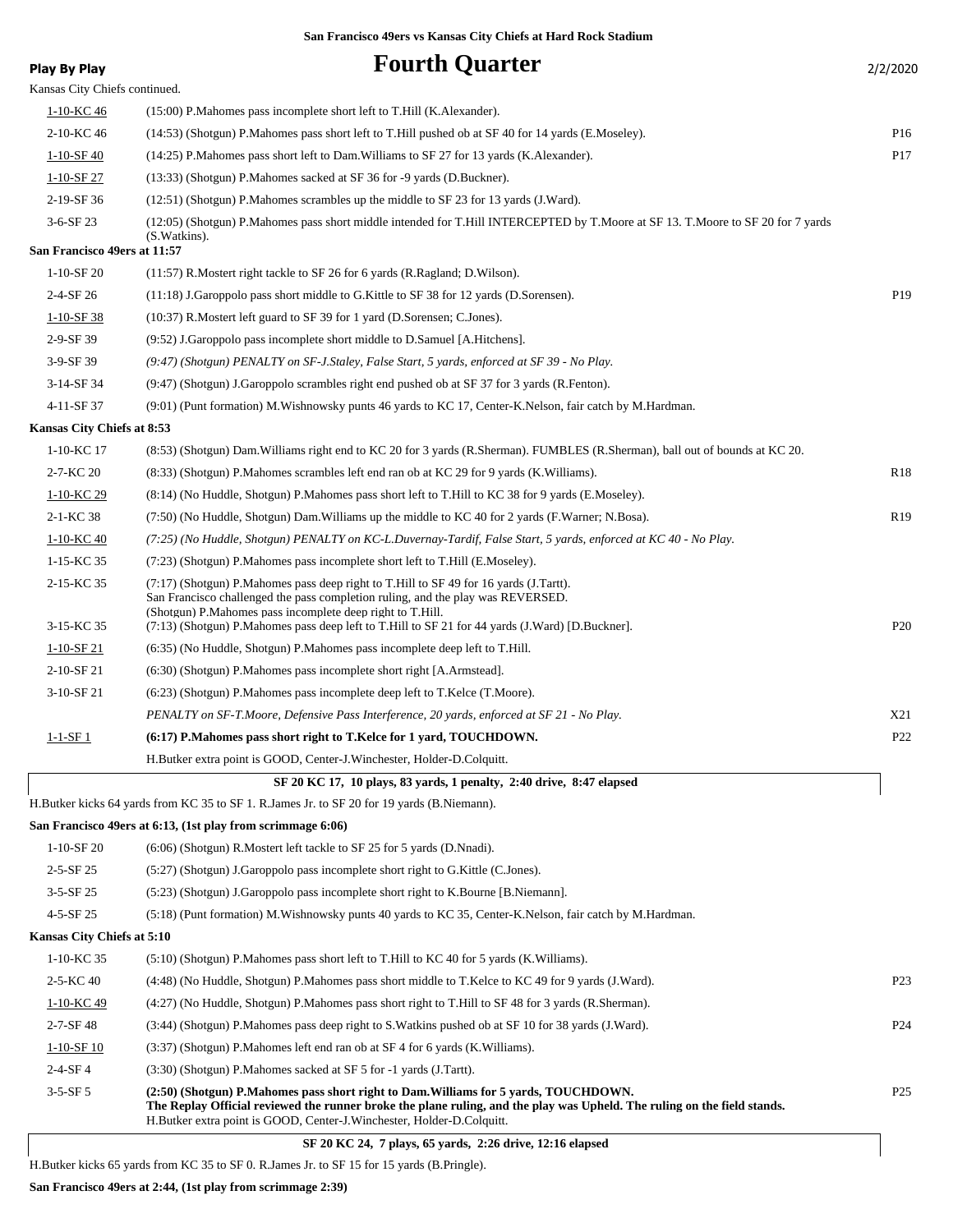|                             |                                                                                                                 |             |   |                    |          |   |                                                           | San Francisco 49ers vs Kansas City Chiefs at Hard Rock Stadium |                                                                                                                                     |                 |  |  |  |
|-----------------------------|-----------------------------------------------------------------------------------------------------------------|-------------|---|--------------------|----------|---|-----------------------------------------------------------|----------------------------------------------------------------|-------------------------------------------------------------------------------------------------------------------------------------|-----------------|--|--|--|
| $1-10-SF$ 15                | (2:39) (Shotgun) R.Mostert right tackle to SF 32 for 17 yards (K.Fuller).                                       |             |   |                    |          |   |                                                           |                                                                |                                                                                                                                     | R20             |  |  |  |
| 1-10-SF 32                  | (2:02) (Shotgun) PENALTY on SF-E.Sanders, False Start, 5 yards, enforced at SF 32 - No Play.                    |             |   |                    |          |   |                                                           |                                                                |                                                                                                                                     |                 |  |  |  |
| 1-15-SF 27                  | (2:02) (Shotgun) J.Garoppolo pass short right to G.Kittle pushed ob at SF 35 for 8 yards (K.Fuller, T.Mathieu). |             |   |                    |          |   |                                                           |                                                                |                                                                                                                                     |                 |  |  |  |
| Two-Minute Warning          |                                                                                                                 |             |   |                    |          |   |                                                           |                                                                |                                                                                                                                     |                 |  |  |  |
| $2 - 7 - SF$ 35             | (1:56) (Shotgun) J.Garoppolo pass short left to K.Bourne pushed ob at KC 49 for 16 yards (C.Ward).              |             |   |                    |          |   |                                                           |                                                                |                                                                                                                                     | P <sub>21</sub> |  |  |  |
| 1-10-KC 49                  | (1:49) (Shotgun) J.Garoppolo pass incomplete short right to D.Samuel (C.Jones).                                 |             |   |                    |          |   |                                                           |                                                                |                                                                                                                                     |                 |  |  |  |
| 2-10-KC 49                  | (1:44) (Shotgun) J.Garoppolo pass incomplete short middle to K.Bourne (K.Fuller, C.Jones).                      |             |   |                    |          |   |                                                           |                                                                |                                                                                                                                     |                 |  |  |  |
| 3-10-KC 49                  | (1:40) (Shotgun) J.Garoppolo pass incomplete deep middle to E.Sanders [T.Suggs].                                |             |   |                    |          |   |                                                           |                                                                |                                                                                                                                     |                 |  |  |  |
| 4-10-KC 49                  | (1:33) (Shotgun) J.Garoppolo sacked at SF 42 for -9 yards (F.Clark).                                            |             |   |                    |          |   |                                                           |                                                                |                                                                                                                                     |                 |  |  |  |
| Kansas City Chiefs at 1:25  |                                                                                                                 |             |   |                    |          |   |                                                           |                                                                |                                                                                                                                     |                 |  |  |  |
| $1-10-SF42$                 | (1:25) Dam. Williams up the middle to SF 38 for 4 yards (A.Armstead).                                           |             |   |                    |          |   |                                                           |                                                                |                                                                                                                                     |                 |  |  |  |
|                             | Timeout #1 by SF at 01:20.                                                                                      |             |   |                    |          |   |                                                           |                                                                |                                                                                                                                     |                 |  |  |  |
| $2-6-SF38$                  | (1:20) Dam. Williams left end for 38 yards, TOUCHDOWN.<br>R <sub>26</sub>                                       |             |   |                    |          |   |                                                           |                                                                |                                                                                                                                     |                 |  |  |  |
|                             | H.Butker extra point is GOOD, Center-J.Winchester, Holder-D.Colquitt.                                           |             |   |                    |          |   |                                                           |                                                                |                                                                                                                                     |                 |  |  |  |
|                             |                                                                                                                 |             |   |                    |          |   | SF 20 KC 31, 2 plays, 42 yards, 0:13 drive, 13:48 elapsed |                                                                |                                                                                                                                     |                 |  |  |  |
|                             | H.Butker kicks 65 yards from KC 35 to end zone, Touchback.                                                      |             |   |                    |          |   |                                                           |                                                                |                                                                                                                                     |                 |  |  |  |
| San Francisco 49ers at 1:12 |                                                                                                                 |             |   |                    |          |   |                                                           |                                                                |                                                                                                                                     |                 |  |  |  |
| $1-10-SF25$                 | (1:12) (Shotgun) J.Garoppolo pass incomplete short left to G.Kittle [F.Clark].                                  |             |   |                    |          |   |                                                           |                                                                |                                                                                                                                     |                 |  |  |  |
| 2-10-SF 25                  | (D.Samuel).                                                                                                     |             |   |                    |          |   |                                                           |                                                                | (1:08) (Shotgun) J.Garoppolo pass deep middle intended for D.Samuel INTERCEPTED by K.Fuller at KC 41. K.Fuller to KC 41 for no gain |                 |  |  |  |
| Kansas City Chiefs at 0:57  |                                                                                                                 |             |   |                    |          |   |                                                           |                                                                |                                                                                                                                     |                 |  |  |  |
| $1-10-KC$ 41                | (:57) P.Mahomes kneels to KC 36 for -5 yards.                                                                   |             |   |                    |          |   |                                                           |                                                                |                                                                                                                                     |                 |  |  |  |
|                             | Timeout #2 by SF at 00:53.                                                                                      |             |   |                    |          |   |                                                           |                                                                |                                                                                                                                     |                 |  |  |  |
| 2-15-KC 36                  | (:53) P.Mahomes kneels to KC 33 for -3 yards.                                                                   |             |   |                    |          |   |                                                           |                                                                |                                                                                                                                     |                 |  |  |  |
|                             | Timeout #3 by SF at 00:51.                                                                                      |             |   |                    |          |   |                                                           |                                                                |                                                                                                                                     |                 |  |  |  |
| 3-18-KC 33                  | (:51) P.Mahomes kneels to KC 26 for -7 yards.                                                                   |             |   |                    |          |   |                                                           |                                                                |                                                                                                                                     |                 |  |  |  |
|                             | Timeout #1 by KC at 00:05.                                                                                      |             |   |                    |          |   |                                                           |                                                                |                                                                                                                                     |                 |  |  |  |
| 4-25-KC 26                  | (:05) (Shotgun) P.Mahomes pass incomplete deep right.                                                           |             |   |                    |          |   |                                                           |                                                                |                                                                                                                                     |                 |  |  |  |
| <b>END OF QUARTER</b>       |                                                                                                                 | <b>Time</b> |   | <b>First Downs</b> |          |   | <b>Efficiencies</b>                                       |                                                                |                                                                                                                                     |                 |  |  |  |
|                             | Score                                                                                                           | Poss        | R | P                  | X        | т | 3 Down                                                    | 4 Down                                                         |                                                                                                                                     |                 |  |  |  |
| <b>San Francisco 49ers</b>  | 20                                                                                                              | 5:41        | 1 | $\boldsymbol{2}$   | $\bf{0}$ | 3 | 0/3                                                       | 0/1                                                            |                                                                                                                                     |                 |  |  |  |

**Kansas City Chiefs 31 9:19 3 7 1 11 2/4 0/1**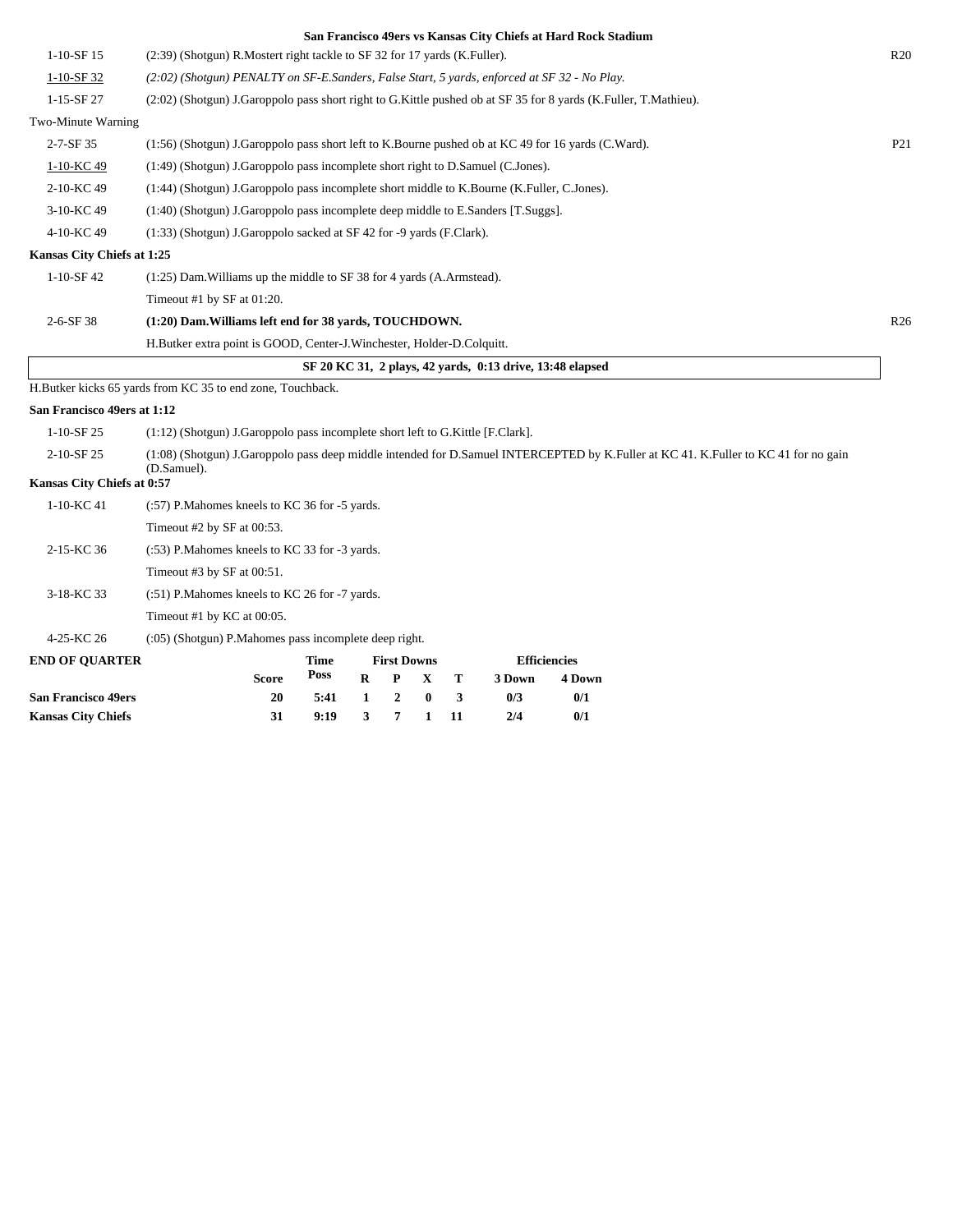## **Miscellaneous Statistics Report**

**San Francisco 49ers vs Kansas City Chiefs 2/2/2020 at Hard Rock Stadium**

## **Ten Longest Plays for San Francisco 49ers**

| Yards | <b>Otr</b> | <b>Play Start</b>              | <b>Play Description</b>                                                                              |
|-------|------------|--------------------------------|------------------------------------------------------------------------------------------------------|
| 32    |            | 1 1-10-SF 28                   | (12:33) (Shotgun) D.Samuel right end pushed ob at KC 40 for 32 yards (T.Mathieu).                    |
| 26    |            | 3 3-8-KC 37                    | (3:58) (Shotgun) J.Garoppolo pass short middle to K.Bourne to KC 11 for 26 yards (C.Ward).           |
| 20    |            | 2 3-5-SF 25                    | (:20) (Shotgun) J.Garoppolo pass short middle to J.Wilson to SF 45 for 20 yards (K.Fuller; T.Suggs). |
| 18    |            | $1 \quad 1 - 10 - SF$ 25       | (:31) J.Garoppolo pass deep right to E.Sanders to SF 43 for 18 yards (B.Breeland).                   |
| 17    |            | 2 $1 - 10 - KC$ 43             | (6:41) T. Coleman left tackle to KC 26 for 17 yards (T. Mathieu).                                    |
| 17    |            | 4 1-10-SF 15                   | (2:39) (Shotgun) R.Mostert right tackle to SF 32 for 17 yards (K.Fuller).                            |
| 16    |            | $2 \quad 1 - 10 - SF \quad 30$ | (8:09) (Shotgun) J.Garoppolo pass short middle to D.Samuel to SF 46 for 16 yards (T.Mathieu).        |
| 16    |            | $3 \quad 1 - 10 - SF$ 45       | (5:23) J.Garoppolo pass short middle to D.Samuel to KC 39 for 16 yards (B.Breeland).                 |
| 16    |            | 4 2-7-SF 35                    | (1:56) (Shotgun) J.Garoppolo pass short left to K.Bourne pushed ob at KC 49 for 16 yards (C.Ward).   |
| 15    |            | 2 1-10-KC 15                   | (5:13) J. Garoppolo pass short right to K. Juszczyk for 15 yards, TOUCHDOWN.                         |

### **Ten Longest Plays for Kansas City Chiefs**

| Yards | <b>Otr</b> | <b>Play Start</b>       | <b>Play Description</b>                                                                            |
|-------|------------|-------------------------|----------------------------------------------------------------------------------------------------|
| 44    |            | 4 3-15-KC 35            | (7:13) (Shotgun) P.Mahomes pass deep left to T.Hill to SF 21 for 44 yards (J.Ward) [D.Buckner].    |
| 38    |            | 4 2-7-SF 48             | (3:44) (Shotqun) P.Mahomes pass deep right to S.Watkins pushed ob at SF 10 for 38 yards (J.Ward).  |
| 38    |            | 4 2-6-SF 38             | (1:20) Dam. Williams left end for 38 yards, TOUCHDOWN.                                             |
| 28    |            | 2 1-10-KC 44            | (14:08) P.Mahomes pass deep left to S.Watkins to SF 28 for 28 yards (E.Moseley) [N.Bosa].          |
| 19    |            | 3 1-10-KC 9             | (9:23) P.Mahomes pass short right to S.Watkins to KC 28 for 19 yards (R.Sherman; D.Buckner).       |
| 14    |            | $1 \quad 2 - 1 - SF 42$ | (4:48) Dam. Williams right guard to SF 28 for 14 yards (R. Sherman).                               |
| 14    |            | 4 2-10-KC 46            | (14:53) (Shotgun) P.Mahomes pass short left to T.Hill pushed ob at SF 40 for 14 yards (E.Moseley). |
| 13    |            | 4 1-10-SF 40            | (14:25) P.Mahomes pass short left to Dam. Williams to SF 27 for 13 yards (K.Alexander).            |
| 13    |            | 4 2-19-SF 36            | (12:51) (Shotgun) P.Mahomes scrambles up the middle to SF 23 for 13 yards (J.Ward).                |
| 11    |            | 1 2-7-SF 25             | (3:32) (Shotgun) P.Mahomes pass short middle to T.Kelce to SF 14 for 11 yards (J.Ward).            |

|             | Touchdown Scoring Information | Offense |            | <b>Defense</b> Special Teams |
|-------------|-------------------------------|---------|------------|------------------------------|
| VISITOR     | San Francisco 49ers           |         | $^{\circ}$ |                              |
| <b>HOME</b> | Kansas City Chiefs            |         | $^{\circ}$ |                              |

### **Player Scoring Information**

|    | Club Player   | TD | Rush<br>TD | Rec KO TD<br>TD |   | <b>Punt Int TD</b><br>TD |   | Fum<br>TD | Misc<br>TD | FG | XP | 2Pt<br>Rush | <b>Rec</b> | 2Pt Sfty | Points |
|----|---------------|----|------------|-----------------|---|--------------------------|---|-----------|------------|----|----|-------------|------------|----------|--------|
| SF | R.Gould       | 0  | 0          |                 |   | 0                        | 0 | 0         | 0          |    |    | 0           | 0          | 0        | 8      |
| SF | R.Mostert     | 0  |            | 0               | 0 | 0                        | 0 | 0         | 0          | 0  | 0  | 0           | 0          | 0        | 6      |
| SF | K.Juszczyk    | 0  | 0          |                 |   | 0                        | 0 | 0         | 0          | 0  | 0  | 0           | 0          | 0        | 6      |
| КC | Dam. Williams | 0  |            |                 |   | 0                        | 0 | 0         | 0          | 0  | 0  | 0           | 0          | 0        | 12     |
| KC | H.Butker      | 0  | 0          | 0               | 0 | 0                        | 0 | 0         | 0          |    | 4  | 0           | 0          | 0        |        |
| KC | P.Mahomes     | 0  |            | 0               |   | 0                        | 0 | 0         | 0          |    | 0  | 0           | 0          | 0        | 6      |
| КC | T.Kelce       | 0  | 0          |                 |   | 0                        | 0 | 0         | 0          |    | 0  |             | 0          | 0        | 6      |

| <b>Possession Detail</b>    | <b>First Half</b> |      | <b>Second Half</b> |       | Game           |       |  |  |
|-----------------------------|-------------------|------|--------------------|-------|----------------|-------|--|--|
|                             | <b>Visitor</b>    | Home | <b>Visitor</b>     | Home  | <b>Visitor</b> | Home  |  |  |
| Largest Lead                |                   |      | 10                 | 11    | 10             | 11    |  |  |
| Drives Leading              | 0                 |      |                    |       |                |       |  |  |
| Time of Possession Leading  | 0:00              | 4:36 | 6:55               | 1:10  | 6:55           | 5:46  |  |  |
| Largest Deficit             | $-7$              | $-3$ | $-11$              | $-10$ | $-11$          | $-10$ |  |  |
| Drives Trailing             |                   |      |                    | 4     | 4              | 5     |  |  |
| Time of Possession Trailing | 5:50              | 7:26 | 1:34               | 14:50 | 7:24           | 22:16 |  |  |
| Times Score Tied Up         |                   |      |                    | 0     |                |       |  |  |
| Lead Changes                |                   |      |                    |       |                |       |  |  |